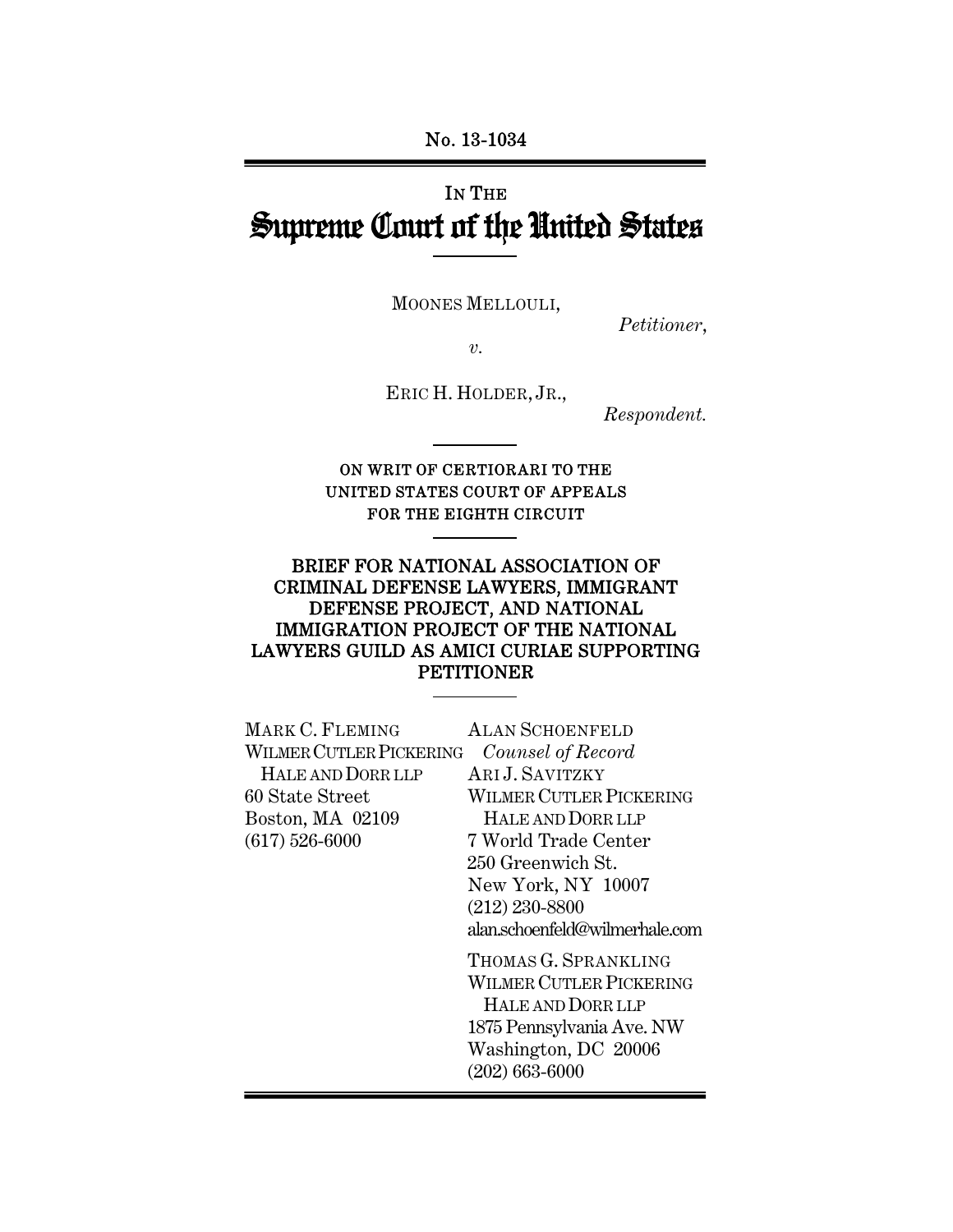## TABLE OF CONTENTS

| Page                                                                                                                                                                                                                     |
|--------------------------------------------------------------------------------------------------------------------------------------------------------------------------------------------------------------------------|
|                                                                                                                                                                                                                          |
|                                                                                                                                                                                                                          |
| INTRODUCTION AND SUMMARY OF                                                                                                                                                                                              |
|                                                                                                                                                                                                                          |
| SIMPLE POSSESSION OF PARAPHERNALIA<br>I.<br>OFFENSES ARE LOW-LEVEL CRIMES THAT,<br>AS CHARGED AND PLEADED, OFTEN HAVE<br>CONNECTION TO A FEDERALLY-<br>$\rm No$                                                          |
| A. Congress Did Not Intend For Convic-<br>tions For Low-Level State Parapher-<br>nalia Offenses To Categorically Trigger                                                                                                 |
| Unlike the federal paraphernalia<br>1.<br>statute, state paraphernalia stat-<br>utes are broadly inclusive and uni-                                                                                                      |
| A rule that categorically deems<br>2.<br>state paraphernalia offenses to re-<br>late to federally controlled sub-<br>stances impermissibly allows<br>States to define and expand the<br>bases for removal unilaterally15 |
| B.<br>The Circumstances Under Which PDP<br>Offenses Are Charged And Pleaded<br>Only Exacerbates The Untoward Ef-                                                                                                         |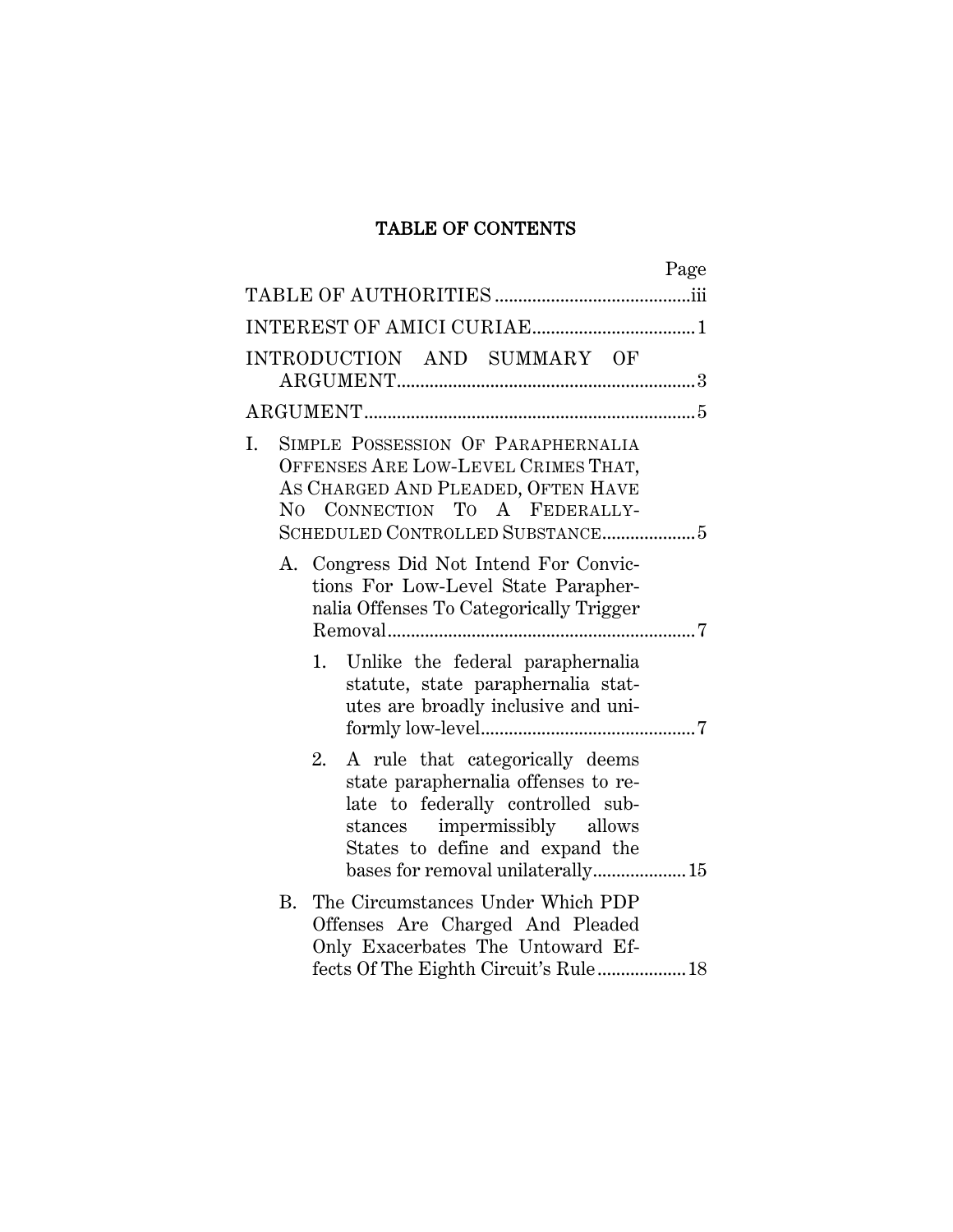## TABLE OF CONTENTS—Continued

|--|

|  | II. THE EIGHTH CIRCUIT'S RULE SOWS UN-<br>CERTAINTY AND UNFAIRNESS FOR<br>NONCITIZENS AND CRIMINAL DEFENSE<br>LAWYERS AND UNDULY BURDENS THE                                                  |  |
|--|-----------------------------------------------------------------------------------------------------------------------------------------------------------------------------------------------|--|
|  | A. The Eighth Circuit's Rule Severely<br>Complicates Defense Attorneys' Con-<br>stitutional Duty To Provide Correct<br>Advice Regarding The Immigration<br>Consequences Of A Criminal Convic- |  |
|  | B. The Eighth Circuit's Rule Places De-<br>fense Attorneys In An Intractable Sit-<br>uation And Burdens The Court System                                                                      |  |
|  | C. The Eighth Circuit's Rule Also Entails<br>Significant Unfairness For Nonciti-<br>zens, Whether Or Not Represented By                                                                       |  |
|  |                                                                                                                                                                                               |  |

ii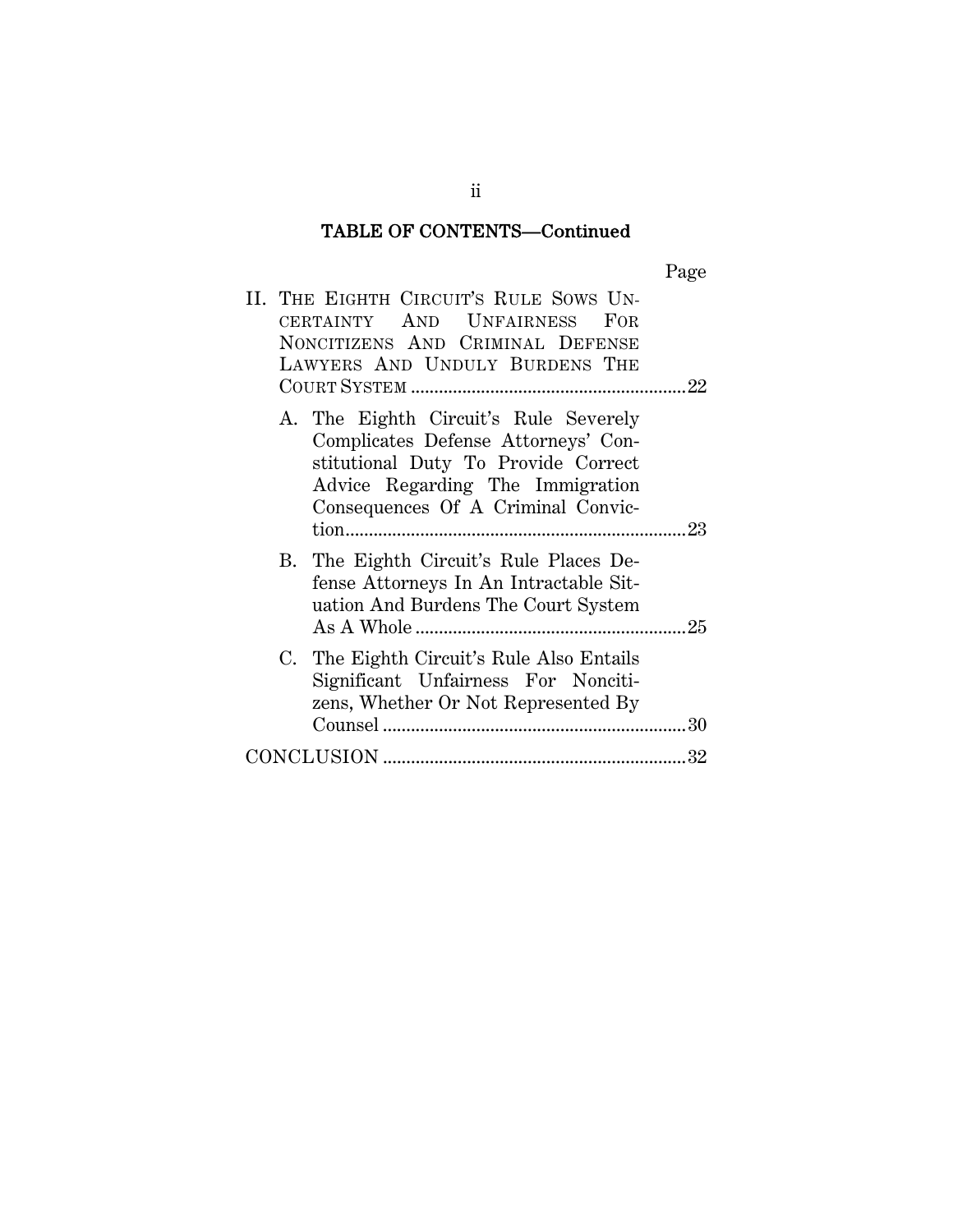## TABLE OF AUTHORITIES

## CASES

| Page(s)                                                                                |
|----------------------------------------------------------------------------------------|
|                                                                                        |
| Alleyne v. United States, 133 S. Ct. 2151 (2013)1                                      |
| Arizona v. United States, 132 S. Ct. 2492 (2012)  14, 18                               |
| Bustamante-Barrera v. Gonzales, 447 F.3d 388                                           |
| Carachuri-Rosendo v. Holder, 560 U.S. 563                                              |
| Commonwealth v. Torres, 617 A.2d 812                                                   |
|                                                                                        |
| Desai v. Mukasey, 520 F.3d 762 (7th Cir. 2008) 17, 26                                  |
| Descamps v. United States, 133 S. Ct. 2276                                             |
| Fernandez v. California, 134 S. Ct. 1126 (2014)1                                       |
| Fleming v. State, 972 So. 2d 831 (Ala. Crim.                                           |
| Fong Haw Tan v. Phelan, 333 U.S. 6 (1948) 3                                            |
| Huerta-Flores v. Holder, _ F. App'x _,<br>2014 WL 3361435 (9th Cir. July 10, 2014)  16 |
| In re Standard Jury Instructions In Criminal                                           |
|                                                                                        |
| Kawashima v. Holder, 132 S. Ct. 1166 (2012)  4                                         |
| Lafler v. Cooper, 132 S. Ct. 1376 (2012)  24, 25                                       |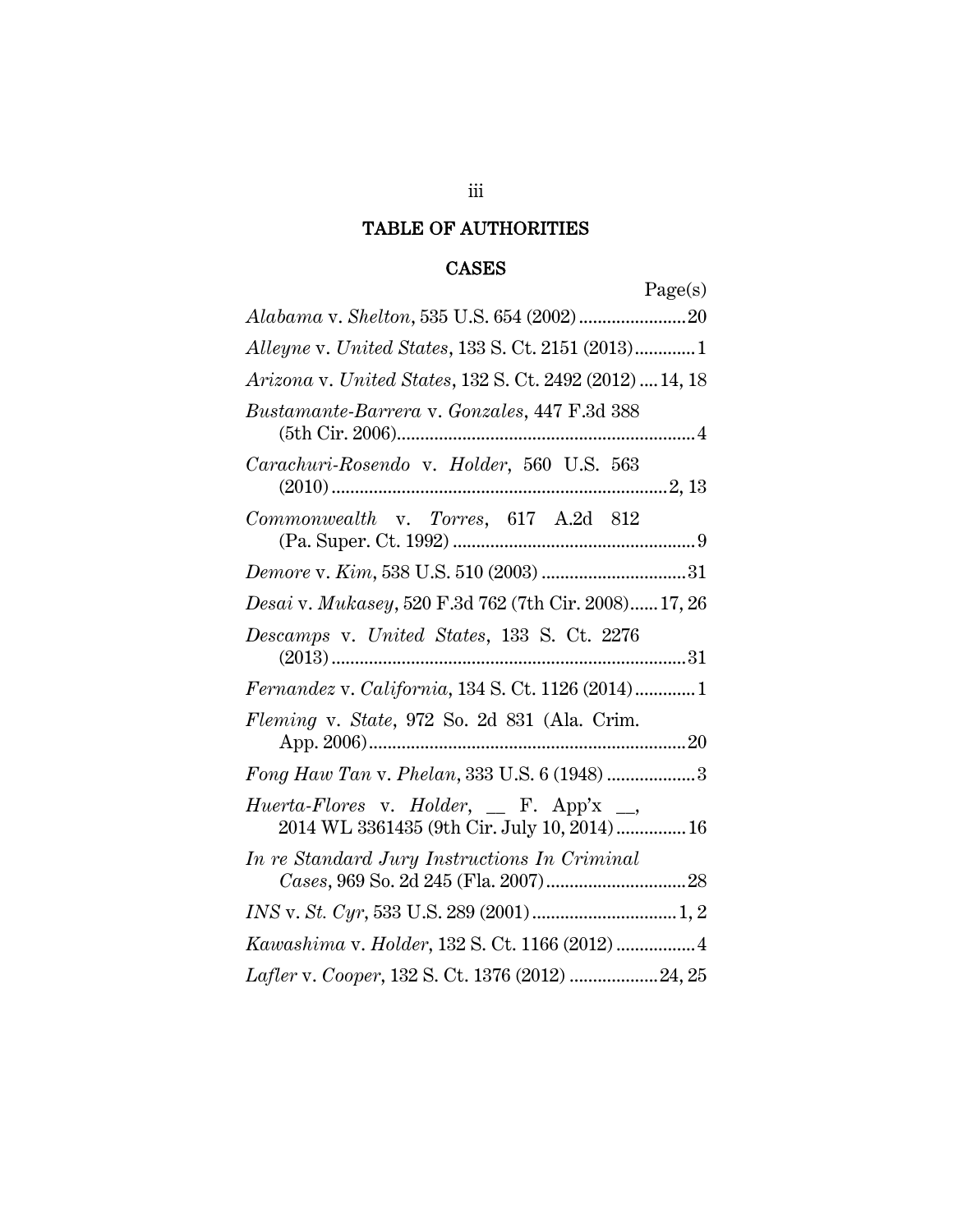| Lopez v. Gonzales, 549 U.S. 47 (2006)2, 13, 18                                                                                             |
|--------------------------------------------------------------------------------------------------------------------------------------------|
| Maloney v. State, 684 N.E.2d 488 (Ind. 1997) 20                                                                                            |
| Matter of Joseph, 22 I. & N. Dec. 799                                                                                                      |
| Matter of Martinez Espinoza, 25 I. & N. Dec.                                                                                               |
| Matter of Paulus, 11 I. & N. Dec. 274                                                                                                      |
| Mielewczyk v. Holder, 575 F.3d 992 (9th Cir.                                                                                               |
| Missouri v. Frye, 132 S. Ct. 1399 (2012)  1, 23, 24                                                                                        |
| Moncrieffe v. Holder, 133 S. Ct. 1678 (2013)  4, 14, 31                                                                                    |
| Navarette v. California, 134 S. Ct. 1683 (2014)1                                                                                           |
|                                                                                                                                            |
| Padilla v. Kentucky, 559 U.S. 356 (2010)  2, 22, 24, 25, 30                                                                                |
| Ragasa v. Holder, 752 F.3d 1173 (9th Cir. 2014)  16                                                                                        |
| Rojas v. Attorney General, 728 F.3d 203                                                                                                    |
| Ruiz-Vidal v. Gonzales, 473 F.3d 1072 (9th Cir.<br>2007), abrogated on other grounds as rec-<br>ognized in Cardozo-Arias v. Holder, 495 F. |
| State v. Christian, 795 N.W.2d 702 (N.D. 2011) 9                                                                                           |
| State v. Lee, 856 P.2d 1246 (Haw. 1993)  10                                                                                                |

iv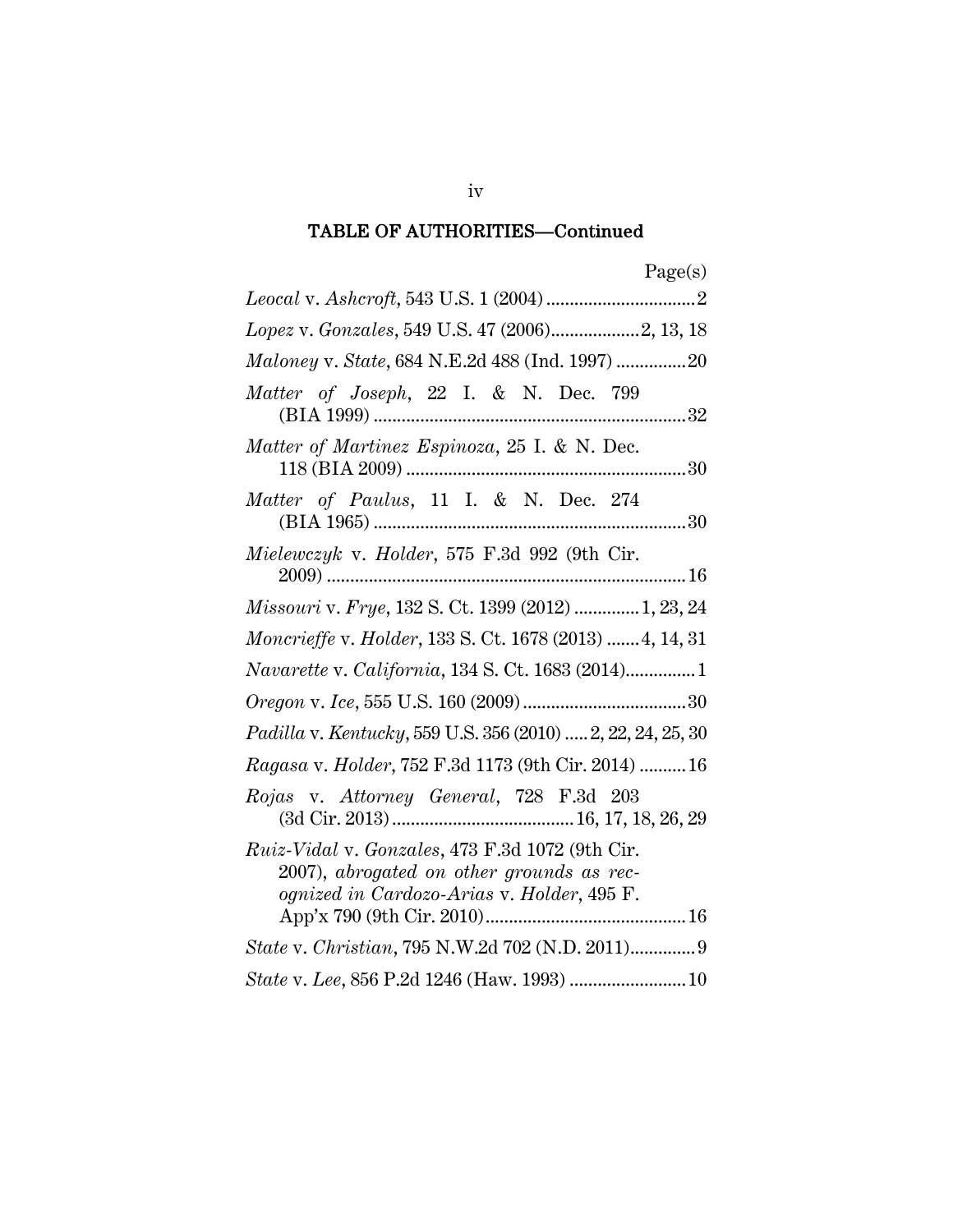| rc<br>0<br>÷<br>. . |  |
|---------------------|--|
|                     |  |

| State v. McAllister, 731 S.E.2d 276 (N.C. Ct.    |  |
|--------------------------------------------------|--|
|                                                  |  |
| Town Tobacconist v. Kimmelman, 462 A.2d          |  |
| United States v. Brooks, No. 07-705-1, 2008 WL   |  |
| United States v. Grover, 486 F. Supp. 2d 868     |  |
| United States v. Lopez, 536 F. Supp. 2d 218      |  |
| United States v. Nelson, 166 F. Supp. 2d 1091    |  |
| United States v. Pollard, 389 F.3d 101 (4th Cir. |  |
|                                                  |  |
|                                                  |  |

## CONSTITUTIONS, STATUTES, AND RULES

| 8 U.S.C.                                         |  |
|--------------------------------------------------|--|
|                                                  |  |
|                                                  |  |
|                                                  |  |
|                                                  |  |
|                                                  |  |
|                                                  |  |
| Uniform Controlled Substances Act 15, 16, 18, 31 |  |

v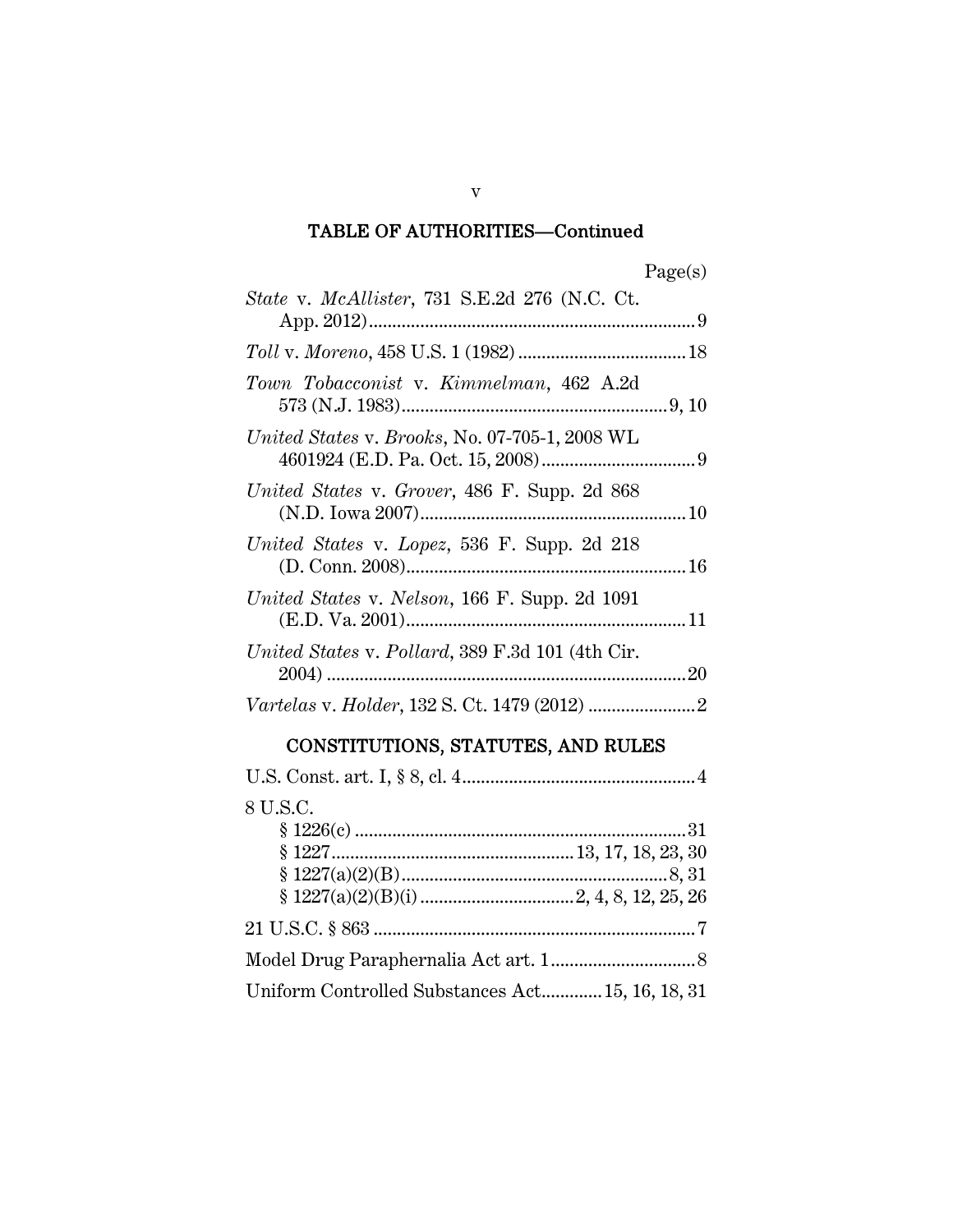|                 | Page(s) |
|-----------------|---------|
|                 |         |
|                 |         |
| Fla. Stat.      |         |
| Kan. Stat. Ann. |         |
|                 |         |
|                 |         |
|                 |         |
|                 |         |
|                 |         |
|                 |         |
|                 |         |
|                 |         |
|                 |         |
|                 |         |

## PATTERN JURY INSTRUCTIONS

 $\overline{\text{vi}}$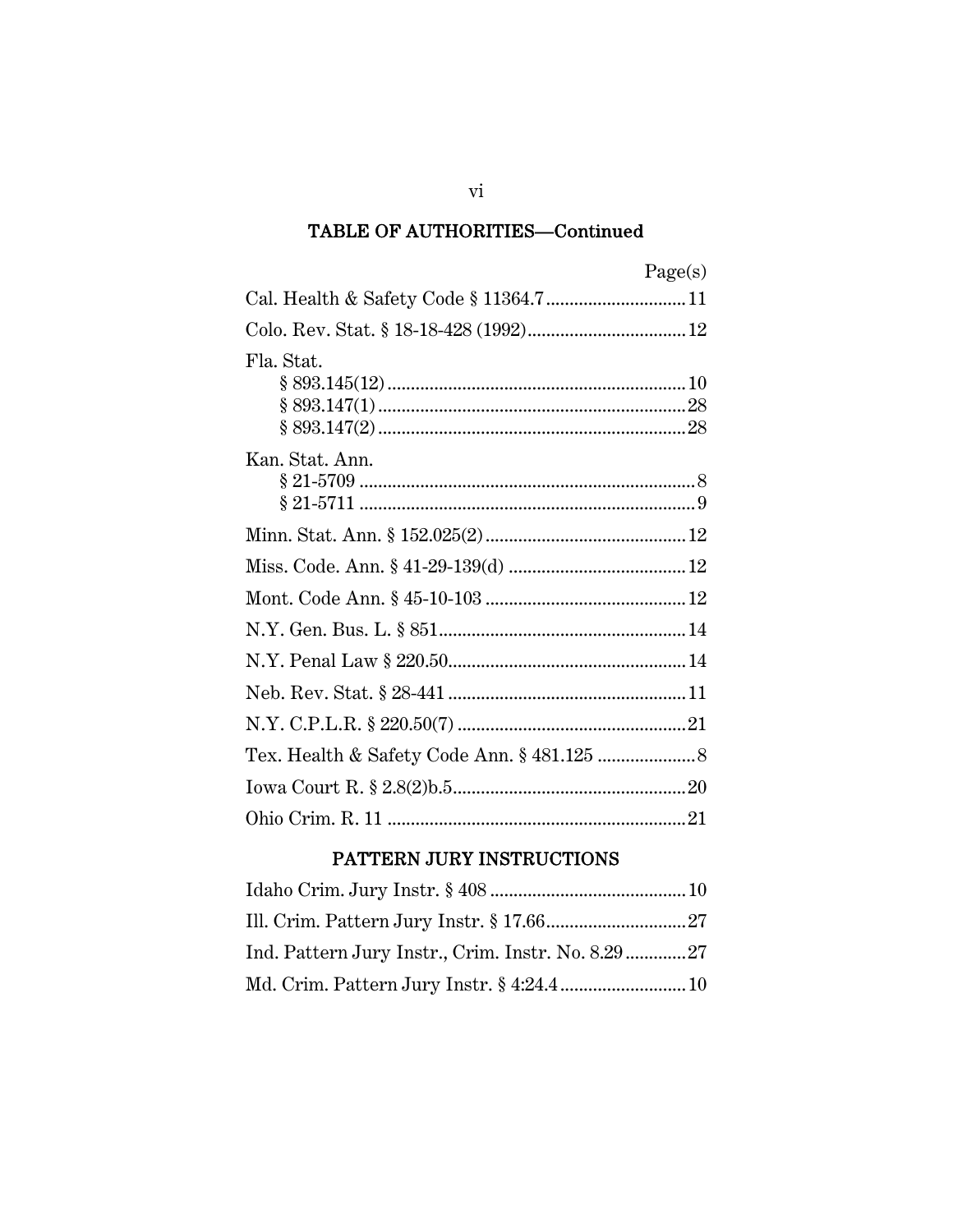Page(s)

Tenn. Prac. Pattern Jury Instr. – Crim. § 31.03 ........... 10

## OTHER AUTHORITIES

| ABA Standards for Criminal Justice, Pleas of<br>23                                                                                                                                                                    |
|-----------------------------------------------------------------------------------------------------------------------------------------------------------------------------------------------------------------------|
| Alexander, Michelle, Go to Trial: Crash the<br><i>Justice System, N.Y. Times, Mar. 10, 2012  19, 29</i>                                                                                                               |
| Alschuler, Albert W., The Defense Attorney's<br>Role in Plea Bargaining, 84 Yale L.J. 1179                                                                                                                            |
| Bibas, Stephanos, Plea Bargaining Outside the<br>Shadow of Trial, 117 Harv. L. Rev. 2463                                                                                                                              |
| Boruchowitz, Robert C., et al., NACDL, Minor<br>Crimes, Massive Waste (2009) 11, 19, 20, 21                                                                                                                           |
| Burris, Scott & Mitzi Ng, Deregulation of<br>Hypodermic Needles and Syringes as a<br>Public Health Measure: A Report on<br><i>Emerging Policy and Law in the United</i><br>States, 12 Geo. Mason U. Civ. Rts. L.J. 69 |
| Burris, Scott, et al., Lethal Injections: The<br>Law, Science, and Politics of Syringe<br>Access for Injection Drug Users, 37 U.S.F.                                                                                  |
| Cade, Jason A., The Plea-Bargain Crisis for<br>Noncitizens in Misdemeanor Court,                                                                                                                                      |

vii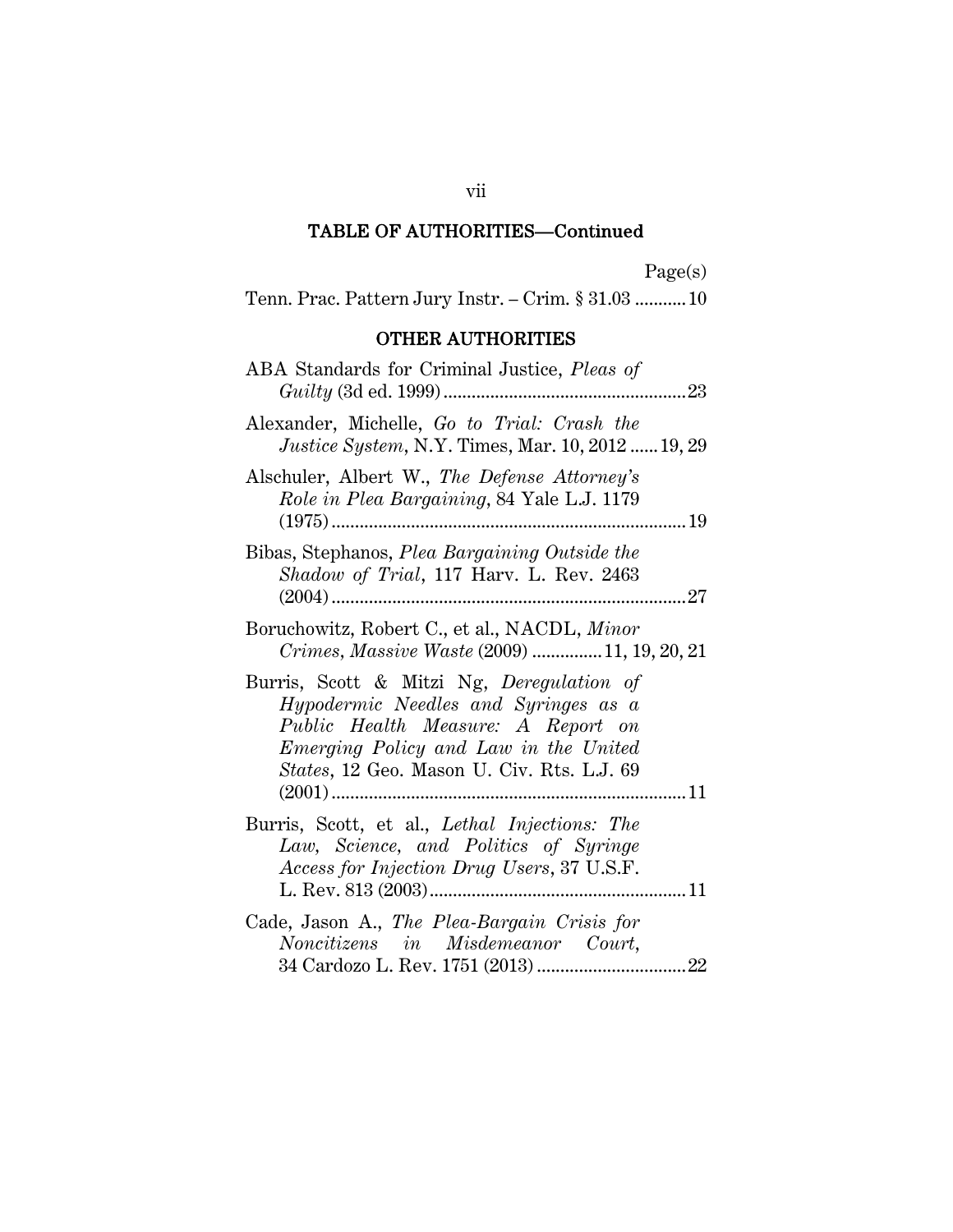| Chapin, Violeta, et al., Panel Discussion III:<br>Recognizing and Addressing Immigration<br>Concerns in the Criminal Process, 9 Tenn.                                             |  |
|-----------------------------------------------------------------------------------------------------------------------------------------------------------------------------------|--|
| Detrick, Ben, Salvia Takes a Starring Role,                                                                                                                                       |  |
| Eagly, Ingrid V., Criminal Justice for<br>Noncitizens: An Analysis of Variation in<br>Local Enforcement, 88 N.Y.U. L. Rev.<br>1126 (2013)<br>- 30                                 |  |
| Garcia Hernandez, Cesar Cuauhtemoc,<br>Strickland-Lite: Padilla's Two-Tiered Duty<br>For Noncitizens, 72 Md. L. Rev. 844 (2013) 24                                                |  |
| Gersten, Steven E., Drug Paraphernalia:<br>Illustrative of the Need for Federal-State<br>Cooperation in Law Enforcement in an<br><i>Era of New Federalism</i> , 26 Sw. U. L. Rev. |  |
| Harmell, Kenneth, Modern Drug Crimes:<br>Unique Strategies For A Changing<br>Environment, Aspatore (Oct. 2010), 2010                                                              |  |
| Hashimoto, Erica J., The Price of Misdemeanor<br>Representation, 49 Wm. & Mary L. Rev.                                                                                            |  |
| Johnson, Vida B., Effective Assistance of<br>Counsel and Guilty Pleas—Seven Rules to<br>Follow, The Champion, Nov. 201327, 28, 29                                                 |  |

viii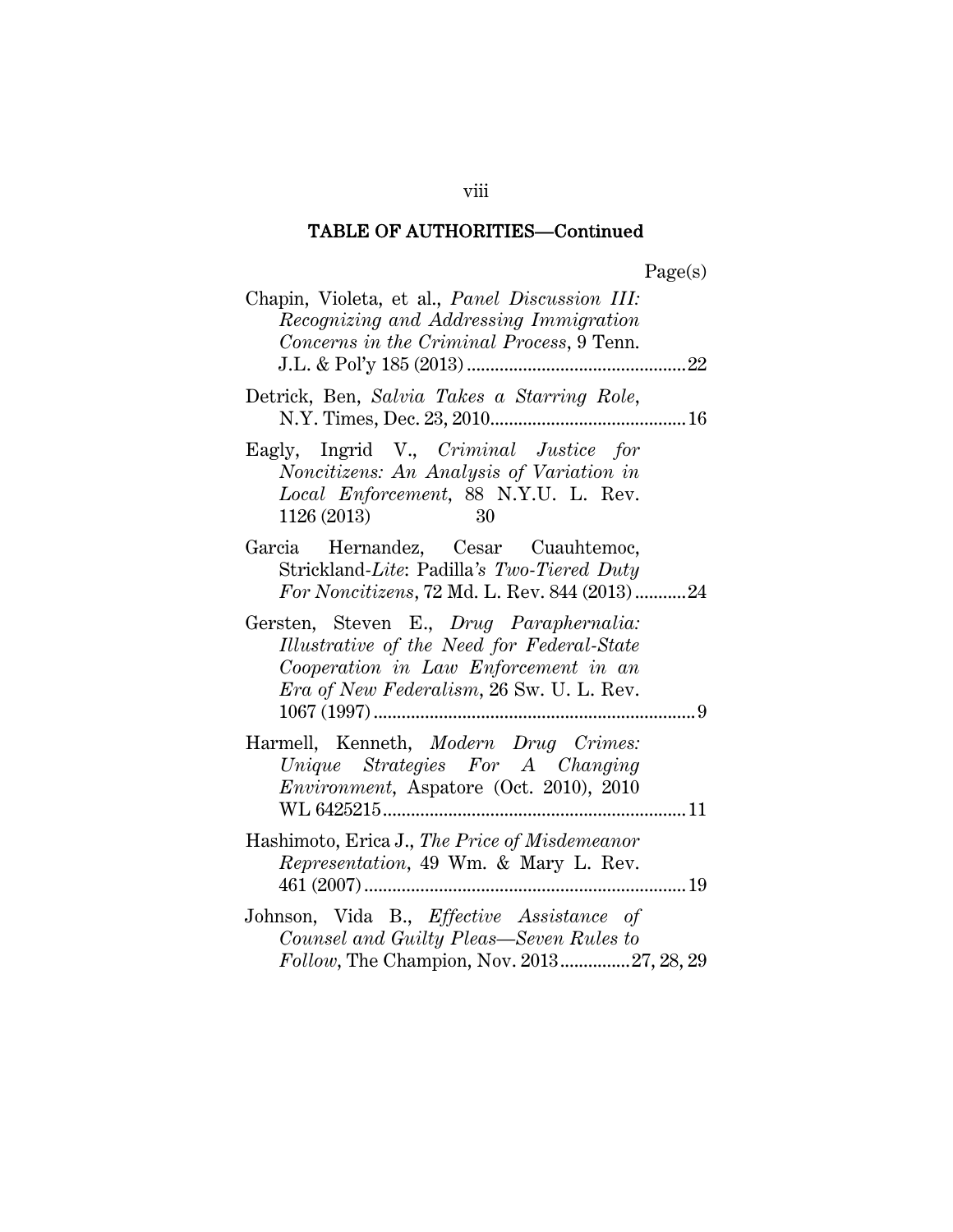| Lee, Stephen, <i>De Facto Immigration Courts</i> ,<br>101 Calif. L. Rev. 553 (2013)  24, 28, 29                                                             |  |
|-------------------------------------------------------------------------------------------------------------------------------------------------------------|--|
| National Legal Aid & Defender Ass'n,<br>Performance Guidelines for Criminal                                                                                 |  |
| Note, The Model Drug Paraphernalia Act: Can<br>We Outlaw Head Shops-and Should We?,                                                                         |  |
| Regnier, Thomas, "Civilizing" Drug<br>Paraphernalia Policy: Preserving Our<br>Free Speech And Due Process Rights<br>While Protecting Children, 14 N.Y.U. J. |  |
| Reimer, Norman L., Frye and Lafler: Much<br>Ado About What We Do-And What<br>Prosecutors And Judges Should Not Do,                                          |  |
| 1 Uelmen, Gerald F., et al., Drug Abuse and the                                                                                                             |  |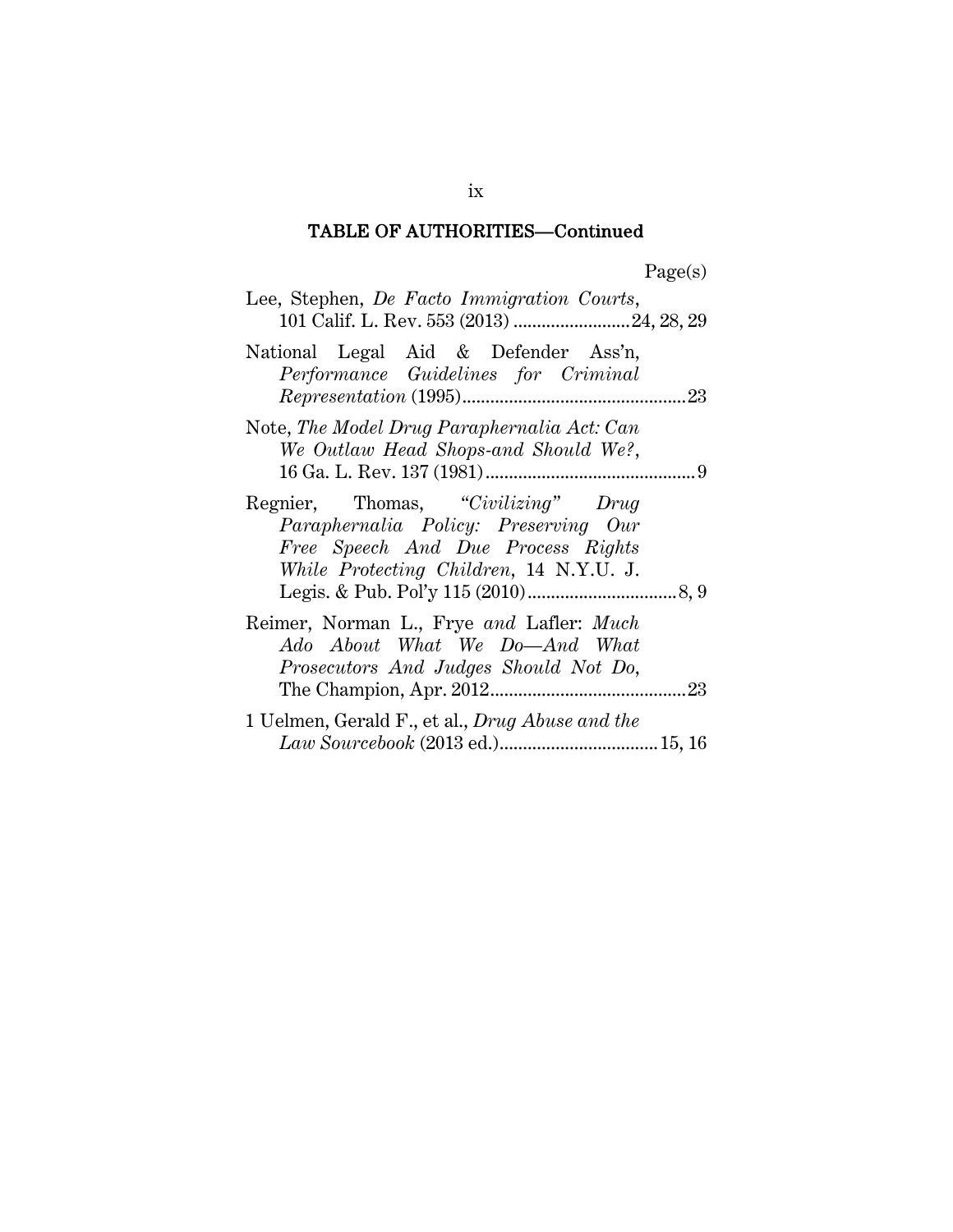#### INTEREST OF AMICI CURIAE<sup>1</sup>

The National Association of Criminal Defense Lawyers ("NACDL"), a non-profit corporation, is the preeminent organization advancing the mission of the criminal defense bar to ensure justice and due process for persons accused of crime or wrongdoing. Founded in 1958, NACDL has a nationwide membership of approximately 10,000 and up to 40,000 including affiliates. NACDL's members include private criminal defense lawyers, public defenders, military defense counsel, law professors, and judges. NACDL is dedicated to advancing the proper, efficient, and just administration of justice, including the administration of criminal law.

NACDL files numerous amicus curiae briefs each year in this Court and other courts. This Court has often cited NACDL amicus briefs that address the everyday workings of the criminal justice system and the implications of the Court's decisions in criminal justice and immigration cases. *See, e.g.*, *Navarette* v. *California*, 134 S. Ct. 1683, 1694 (2014) (Scalia, J., dissenting); *Fernandez* v. *California*, 134 S. Ct. 1126, 1142 & n.4 (2014) (Ginsburg, J., dissenting); *Alleyne* v. *United States*, 133 S. Ct. 2151, 2164 (2013) (Sotomayor, J., concurring); *Missouri* v. *Frye*, 132 S. Ct. 1399, 1402 (2012); *INS* v. *St. Cyr*, 533 U.S. 289, 322-323 (2001).

The Immigrant Defense Project ("IDP") is a not-forprofit legal resource and training center that provides criminal defense attorneys, immigration attorneys, and immigrants with expert legal advice, publications, and

<sup>1</sup> No counsel for a party authored this brief in whole or in part, and no person other than amici, their members, or their counsel made a monetary contribution to the preparation or submission of this brief. Letters from the parties consenting to the filing of this brief are on file with the Clerk.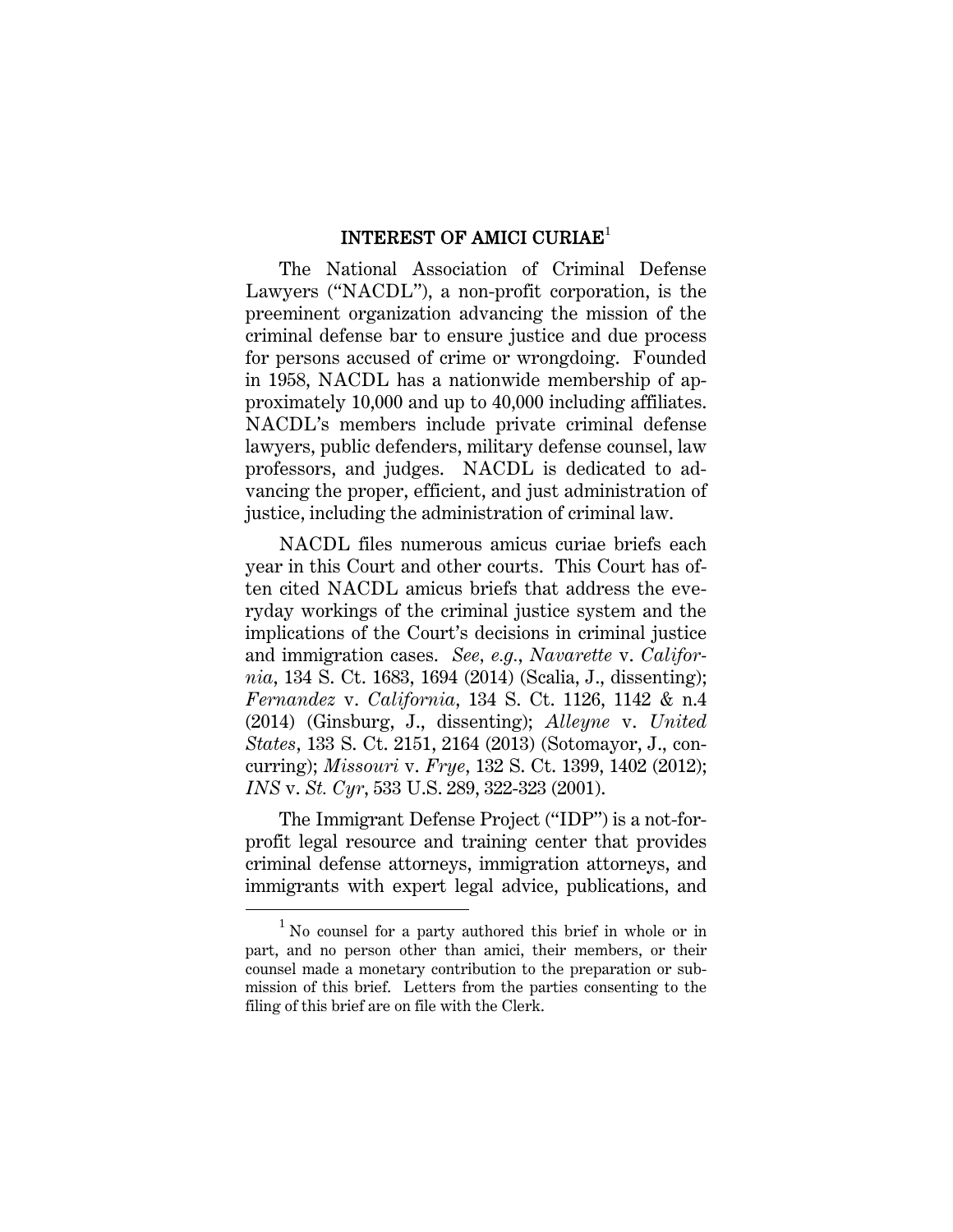training on issues involving the interplay between criminal and immigration law. IDP is dedicated to promoting fundamental fairness for immigrants accused of crimes, and therefore has a keen interest in ensuring the correct interpretation of laws that may affect the rights of immigrants at risk of detention and deportation based on past criminal charges. IDP has submitted amicus curiae briefs in many of this Court's key cases involving the interplay between criminal and immigration law. *See, e.g.*, *Vartelas* v. *Holder*, 132 S. Ct. 1479 (2012); *Carachuri-Rosendo* v. *Holder*, 560 U.S. 563 (2010); *Padilla* v. *Kentucky*, 559 U.S. 356 (2010); *Lopez* v. *Gonzales*, 549 U.S. 47 (2006); *Leocal* v. *Ashcroft*, 543 U.S. 1 (2004); *St. Cyr*, 533 U.S. at 322-323 (citing IDP brief).

The National Immigration Project of the National Lawyers Guild ("NIP") is a non-profit membership organization of attorneys, legal workers, grassroots advocates, and others working to defend immigrants' rights and secure the fair administration of the immigration and nationality laws. For thirty years, the NIP has provided legal training to the bar and the bench on immigration consequences of criminal conduct and is the author of *Immigration Law and Crimes* and three other treatises. The NIP has participated as amicus curiae in several significant immigration-related cases before this Court. *See, e.g., Vartelas*, 132 S. Ct. 1479; *Carachuri-Rosendo*, 560 U.S. 563; *Padilla*, 559 U.S. 356.

This case raises an important issue at the intersection of criminal and immigration law: whether a conviction under state law for simple possession of drug paraphernalia (here, a sock) renders a lawful permanent resident removable under 8 U.S.C. § 1227(a)(2)(B)(i). The decision below has significant implications for criminal defendants who are immigrants to the United States; their lawyers, who are obligated under this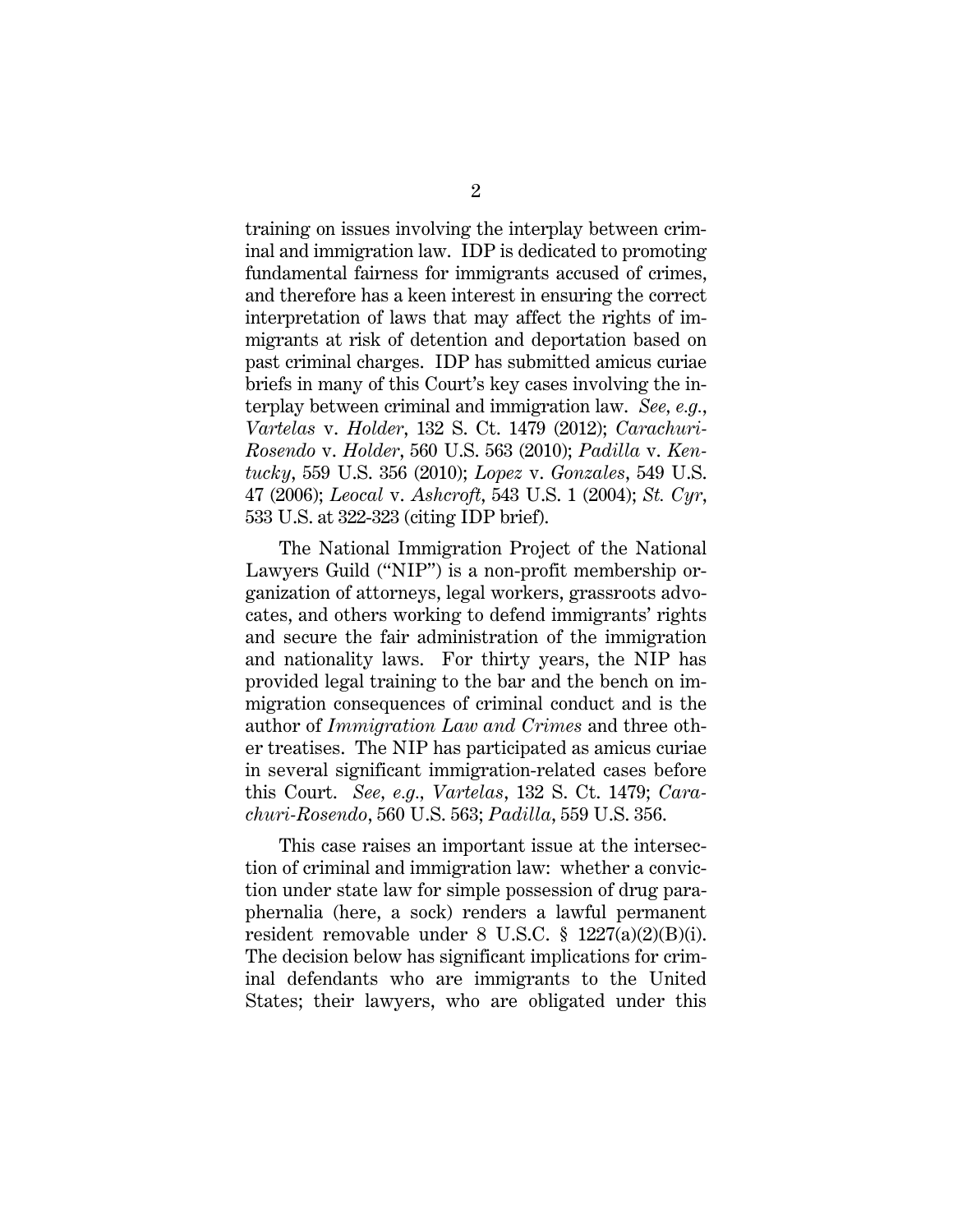Court's case law to apprise their clients of the immigration consequences of any criminal convictions; and the criminal justice system more broadly.

#### INTRODUCTION AND SUMMARY OF ARGUMENT

Moones Mellouli, a lawful permanent resident, was deemed removable from the United States for a misdemeanor state conviction for possession of drug paraphernalia—namely, a sock that allegedly contained pills whose specific identity was not established. His conduct was not a crime under federal law. Indeed, Mellouli's offense of conviction would not constitute a crime in many States; in those where it would, it is generally treated as a low-level misdemeanor with limited if any criminal consequences. Yet under the Eighth Circuit's reading of the federal immigration laws, Mellouli is subject to the "drastic measure" of deportation. *Fong Haw Tan* v. *Phelan*, 333 U.S. 6, 10 (1948). That rule contravenes Congress' intent by predicating removability on a low-level offense that does not match the criminal removal ground in question, and it defeats the uniformity of our Nation's immigration laws by subjecting a lawful permanent resident to different immigration consequences depending upon where his state conviction was entered. What is more, the rule makes it decidedly more difficult for criminal defendants to navigate our Nation's overlapping criminal and immigration systems and for the other participants in that system—defense lawyers, prosecutors, and courts—to discharge their duties effectively.

This case implicates three critical principles. First, Congress' intent is the touchstone in determining whether a state criminal conviction suffices to establish removability under federal law, because "Congress' aim in drafting [the federal immigration laws] was to de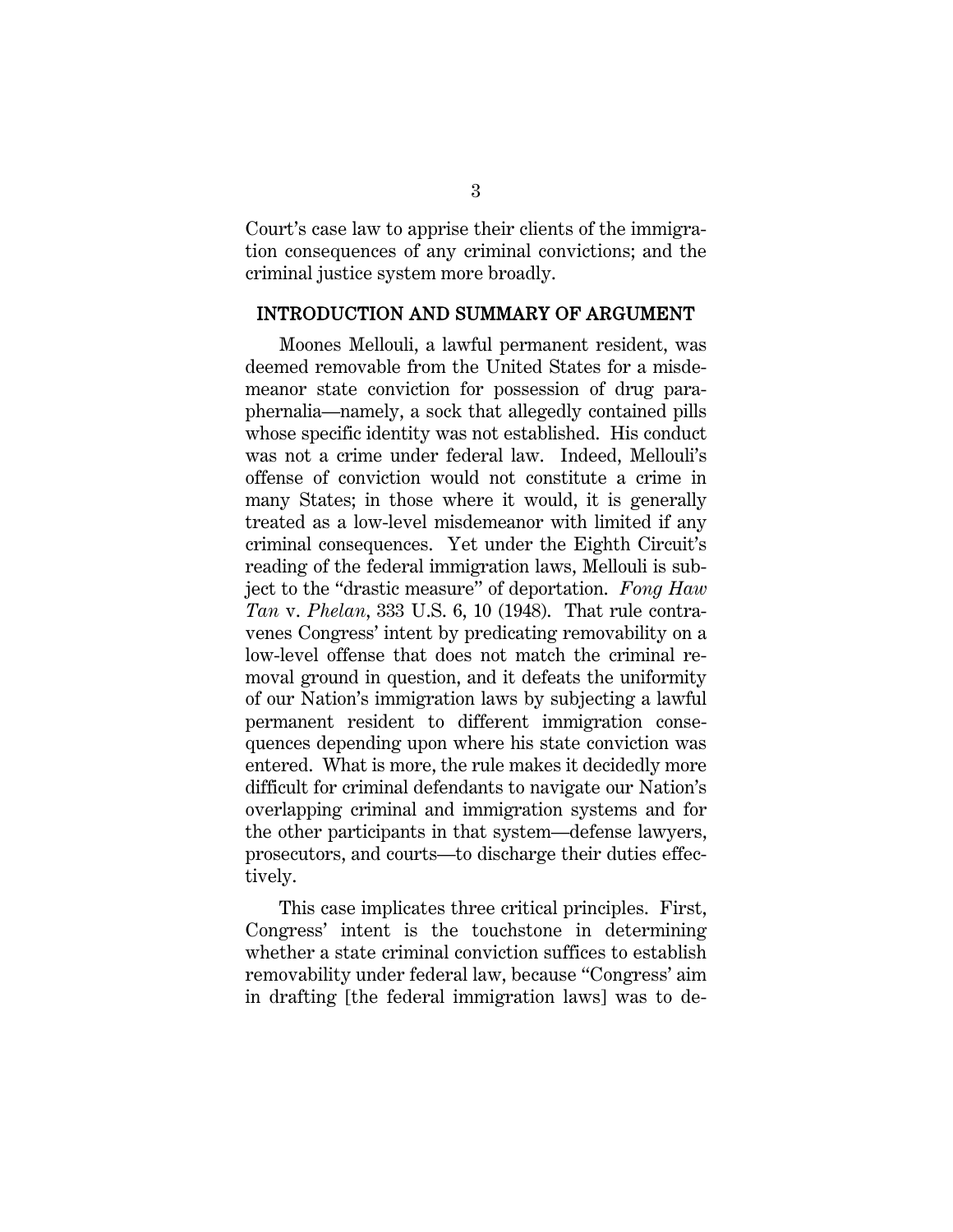termine which crimes are sufficiently serious to warrant the 'drastic measure' of deportation, and which are not." *Kawashima* v. *Holder*, 132 S. Ct. 1166, 1179 (2012) (Ginsburg, J., dissenting). Second, as the Constitution's Naturalization Clause makes plain, the Founders placed a premium on "uniform" immigration laws. *See* U.S. Const. art. I, § 8, cl. 4. Rules that undermine the "overarching constitutional interest in uniformity of federal immigration and naturalization law" are disfavored. *Bustamante-Barrera* v. *Gonzales*, 447 F.3d 388, 399 (5th Cir. 2006). Third, the administration of a just immigration system depends on the ability of noncitizens to understand what acts or omissions may give rise to their removal from the United States. Rules that are enforced arbitrarily, or contrary to their plain terms, undermine this Court's directive that immigrants "be treated consistently, and thus predictably, under federal law." *Moncrieffe* v. *Holder*, 133 S. Ct. 1678, 1693 n.11 (2013).

Under the Eighth Circuit's reading of 8 U.S.C.  $§ 1227(a)(2)(B)(i)$ , a state conviction for possession of drug paraphernalia is considered to be "relate[d] to a controlled substance" for immigration purposes, even if there is no demonstrated connection to an actual federally controlled substance. *See* Pet. App. 10 (internal quotation marks omitted). That rule undermines each of the principles just described, and threatens the careful balance this Court has drawn between state criminal law and the federal immigration law.

In addition, as a practical matter, the court of appeals' rule will have at the very least confounding—and potentially disastrous—effects on the administration of criminal justice in overburdened state courts. Charges for possession of drug paraphernalia are treated consistently with their low-level, nuisance status—they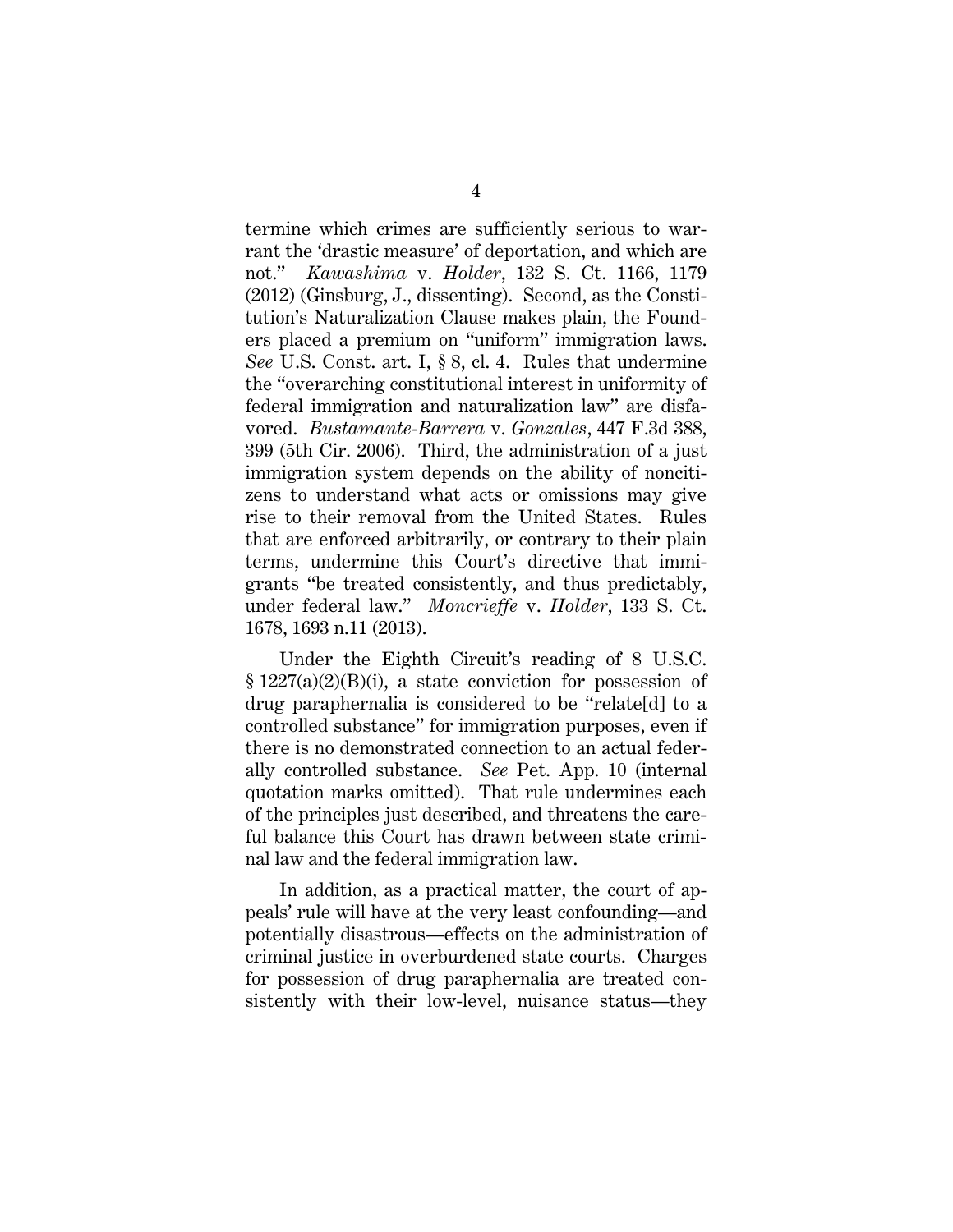are hurriedly processed through the court system with a minimum of protection for defendants. The dire immigration consequences that may follow from these convictions raise the stakes for criminal defendants, but do not translate into increased time or attention from the criminal courts. That leaves criminal defense attorneys and their clients in the untenable position of having to speculate about the consequences of low-level crimes that are ordinarily resolved in contexts that do not provide the opportunity for, much less require the development of, a record identifying what controlled substance was supposedly involved.

The rule also limits the ability of prosecutors, defense attorneys, and uncounseled noncitizens alike to negotiate plea deals for low-level crimes that are acceptable to all parties. This accordingly increases the chances that noncitizens accused of drug-paraphernaliarelated conduct will be advised to reject plea bargains and to insist on trials that place a strain on the already overburdened court system. More generally, the rule is inconsistent with this Court's recent decisions recognizing the centrality of plea bargaining to the modern administration of criminal justice and the Sixth Amendment implications of the collateral consequences of criminal pleas.

#### ARGUMENT

#### I. SIMPLE POSSESSION OF PARAPHERNALIA OFFENSES ARE LOW-LEVEL CRIMES THAT, AS CHARGED AND PLEADED, OFTEN HAVE NO CONNECTION TO A FED-ERALLY-SCHEDULED CONTROLLED SUBSTANCE

Mellouli was convicted under Kansas law prohibiting "possession of drug paraphernalia" (PDP)—to wit, "a sock" used to "store, contain, conceal, inject, ingest, inhale or otherwise introduce into the human body a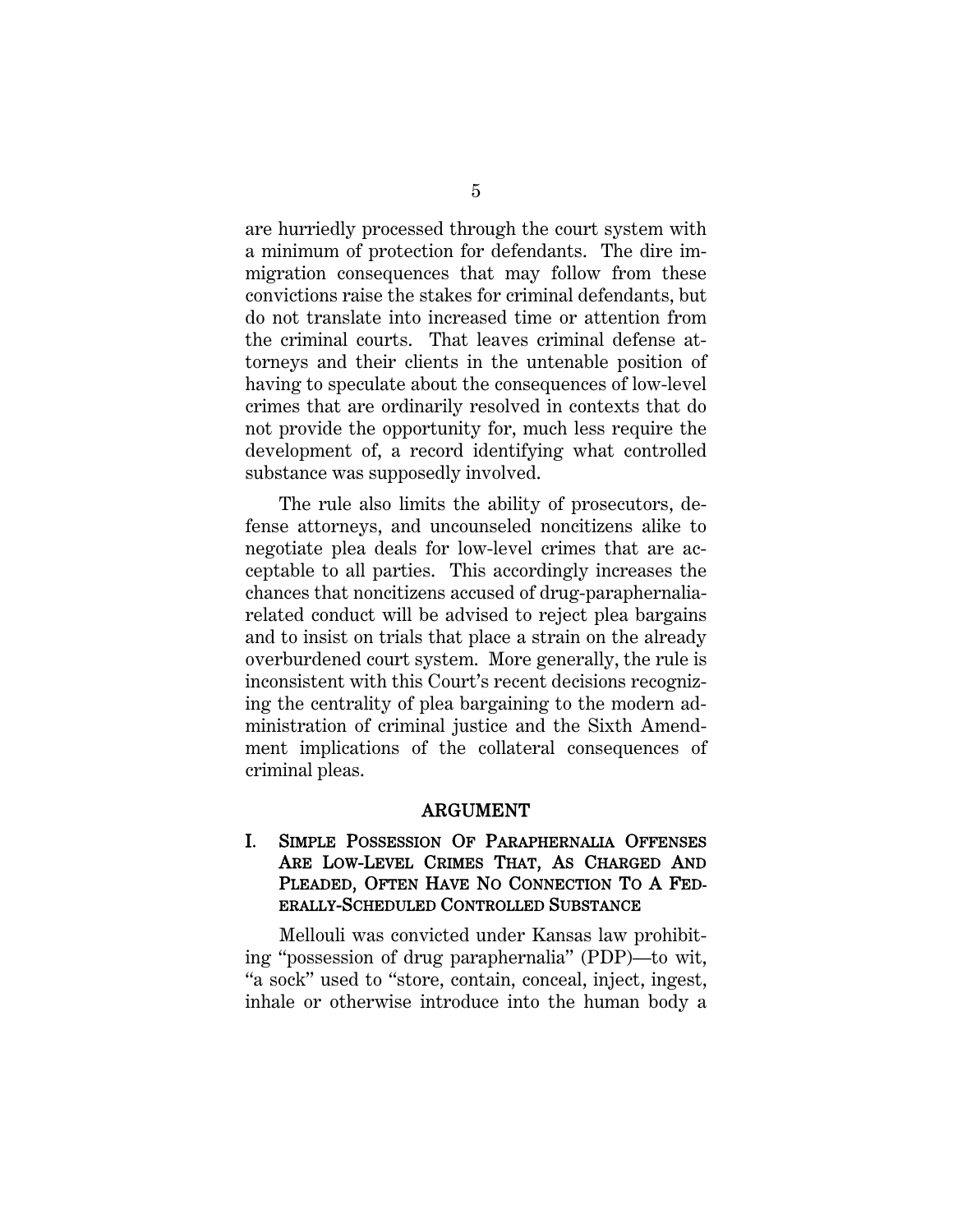controlled substance." Pet. App. 6 n.2 (internal quotation marks omitted). That is a minor offense under Kansas law, as it is under the law of most States, where it is usually prosecuted as a common misdemeanor. In practice, such low-level PDP charges often result in a quick plea with minimal court process, no exploration or exposition of the particular substance at issue (federally scheduled or otherwise), and little if any jail time. PDP statutes are also very broad, as this case evidences: they reach virtually any item that can be said to bear even the most glancing or speculative relation to controlled substances. And PDP statutes vary materially from State to State, not only in the array of paraphernalia they address, but also in the list of substances controlled under state law to which the paraphernalia may relate and the mens rea required for a conviction.

These defining features of PDP offenses make them uniquely problematic from the vantage point of immigration law. First, the statutes' exceptional breadth, coupled with their uniformly low-level status, means that countless individuals stand convicted of truly minor crimes; to the extent federal immigration law can be read to predicate removability categorically on such convictions, Congress' intent in reserving the drastic measure of deportation only for controlledsubstance crimes truly relating to federally controlled substances is thwarted. Second, the statutes vary materially from State to State, not only as to the affected paraphernalia and its proscribed uses (*i.e.*, simple possession or something more), but also as to the schedule of controlled substances to which the paraphernalia must relate. To the extent States are permitted to expand the breadth of federal immigration law unilaterally—whether by enlarging the scope of their PDP statutes or scheduling controlled substances that are not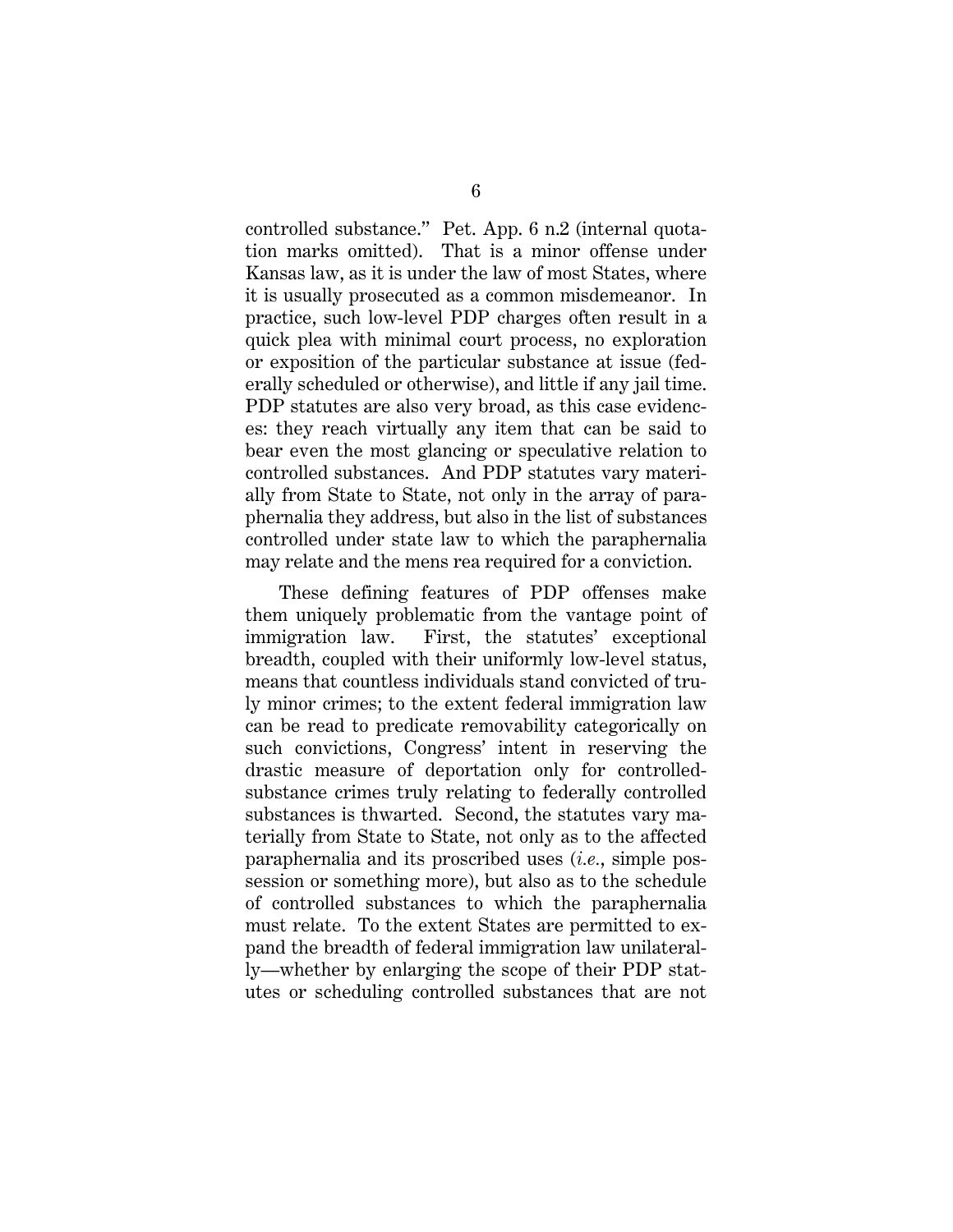also federally scheduled—the abiding national interest in uniform immigration laws is undermined.

These concerns are only heightened by the manner in which PDP offenses are resolved in state courts. Given their traditionally low stakes, PDP offenses are charged and pleaded to in the most informal of settings, by often uncounseled criminal defendants. This expeditious administration of criminal justice provides no reason or opportunity for defendants to make the record that the Eighth Circuit's rule would require in order to challenge the unanticipated immigration consequences of an uncounseled plea.

### A. Congress Did Not Intend For Convictions For Low-Level State Paraphernalia Offenses To Categorically Trigger Removal

#### 1. Unlike the federal paraphernalia statute, state paraphernalia statutes are broadly inclusive and uniformly low-level

The federal law regulating drug paraphernalia is substantially narrower and more severe than the corresponding patchwork of State drug paraphernalia statues. The federal statute criminalizes as a felony only the sale of or commerce in paraphernalia; possession is not criminalized at all. *See* 21 U.S.C. § 863(a)-(b). In contrast, States may punish possession of drug paraphernalia, but only as a misdemeanor. And a substantial number do not even criminalize simple possession of paraphernalia, the conduct to which Mellouli pleaded. While the state paraphernalia laws differ from one another in the important ways discussed below, they share two broad features in common, each of which highlights how disconnected low-level PDP offenses are from the types of well-defined federal controlled sub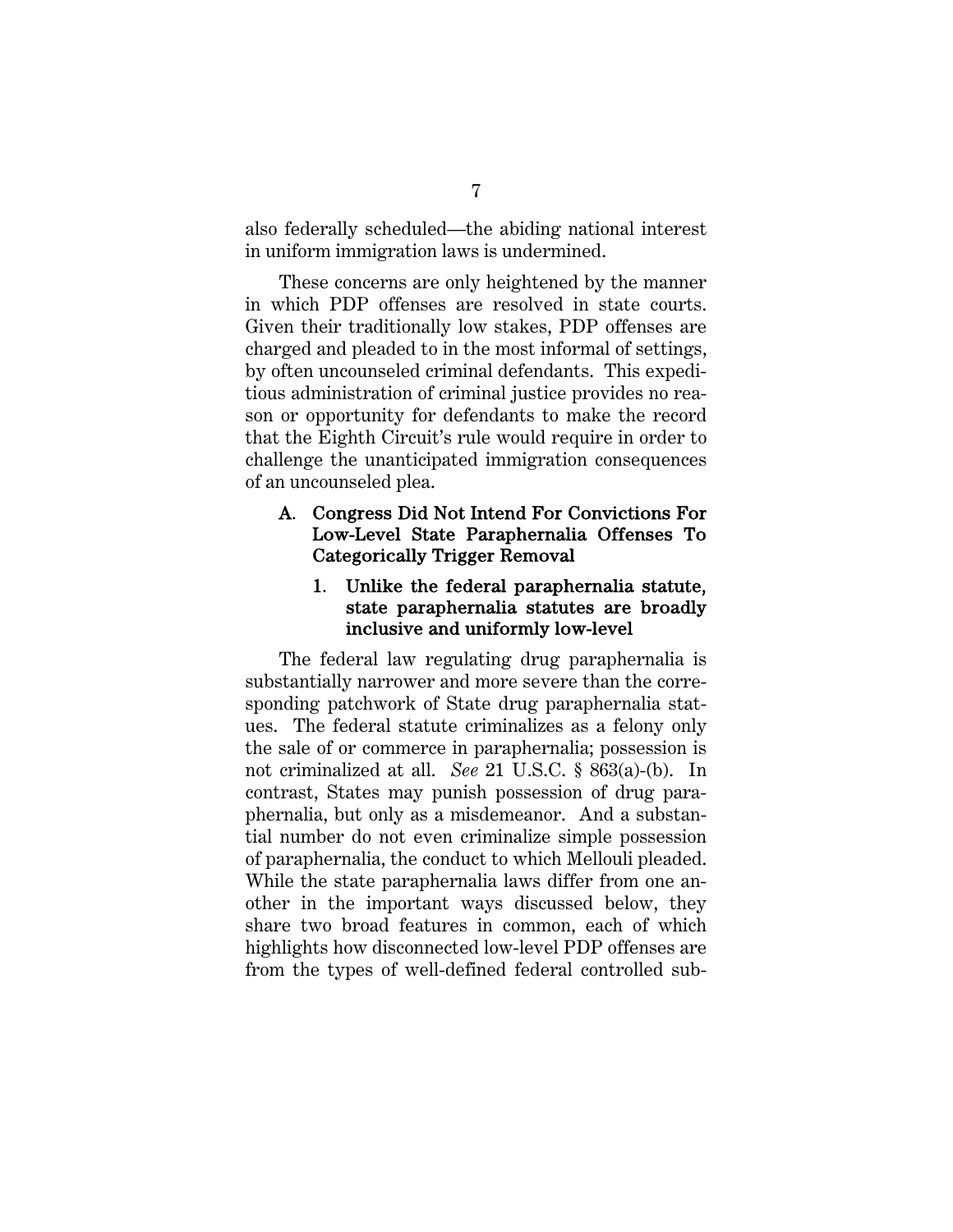stance crimes that are the focus of 8 U.S.C.  $$ 1227(a)(2)(B).<sup>2</sup>$ 

*First*, the definition of "paraphernalia" itself is extremely broad, covering any item that might be used in conjunction with drugs. The Kansas statute is typical in this respect: The statute defines paraphernalia functionally, making it unlawful to "use or possess … any drug paraphernalia to … [m]anufacture, cultivate, plant, propagate, harvest, test, analyze or distribute a controlled substance; or … store, contain, conceal, inject, ingest, inhale or otherwise introduce a controlled substance into the human body." Kan. Stat. Ann. § 21- 5709; *see also, e.g.*, Tex. Health & Safety Code Ann. § 481.125. Many PDP statutes employ additional criteria for determining whether an object is paraphernalia, including lengthy, non-exclusive lists of items that are typically used in connection with illegal drugs, and a direction to courts to examine circumstantial, "logically-related factors," which can include the presence of drugs, a prior drug conviction, or even national or local advertising relating to a product's use. *See* Regnier, *"Civilizing" Drug Paraphernalia Policy: Preserving Our Free Speech And Due Process Rights While Protecting Children*, 14 N.Y.U. J. Legis. & Pub. Pol'y 115, 126-127 (2010); *see also* Model Drug Paraphernalia Act art. 1 (providing non-exhaustive list of items and enu-

<sup>2</sup>  $2$  The statute provides that "[a]ny alien who ... has been convicted of a violation of … any law or regulation of a State, the United States, or a foreign country relating to a controlled substance (as defined in section 802 of Title 21), other than a single offense involving possession for one's own use of 30 grams or less of marijuana, is deportable."  $8 \text{ U.S.C.} \$   $1227(a)(2)(B)(i)$ .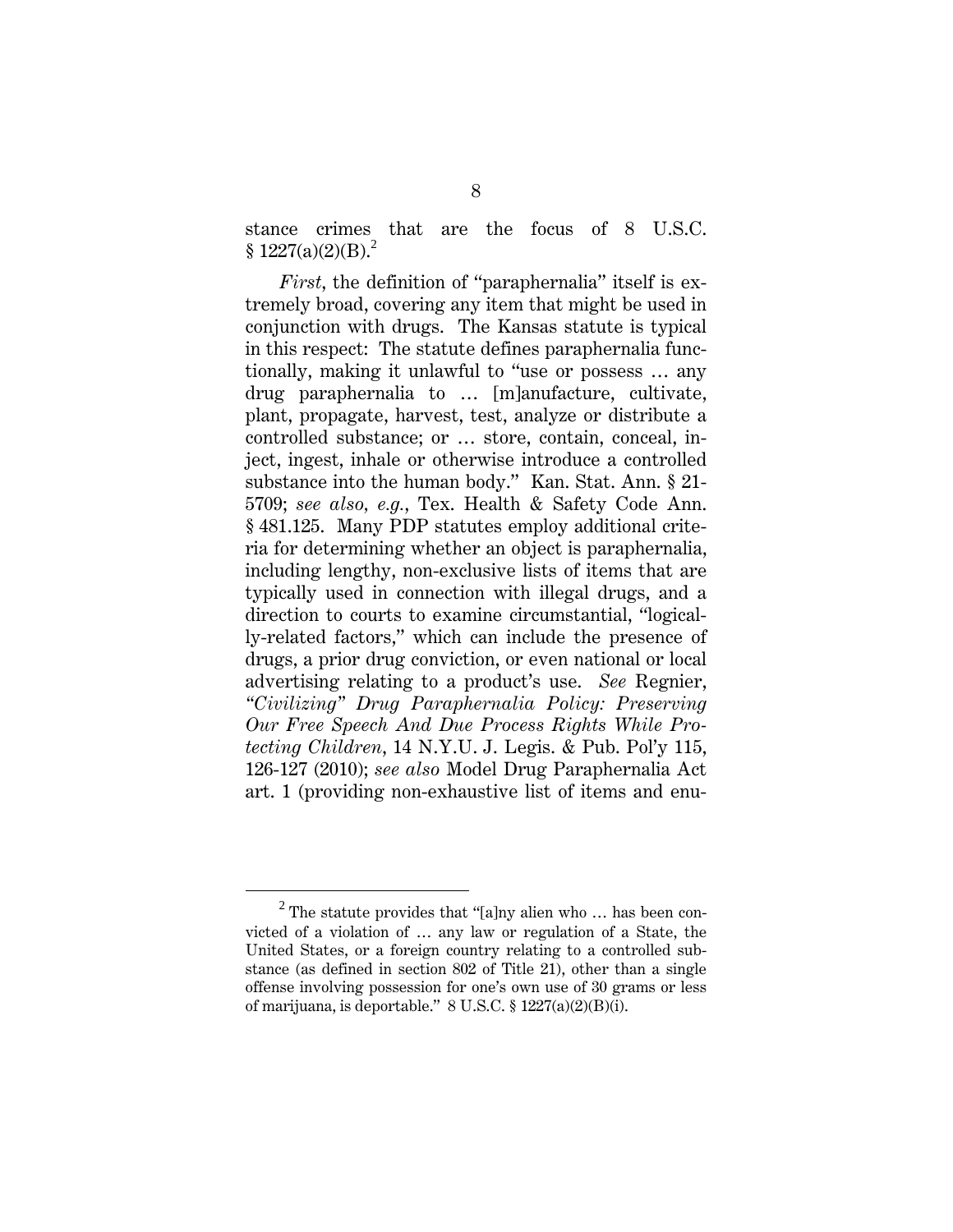merating "logically related" factors); *see also*, *e.g.*, Kan. Stat. Ann. § 21-5711.<sup>3</sup>

"[T]he variety of items used in conjunction with illicit drugs is limitless." *Town Tobacconist* v. *Kimmelman*, 462 A.2d 573, 580 (N.J. 1983); *see also United States* v. *Brooks*, No. 07-705-1, 2008 WL 4601924, at \*3 (E.D. Pa. Oct. 15, 2008) ("acknowled[ging] that [there is] a limitless list of everyday … objects" that can constitute paraphernalia). Under the broad, functional definition of paraphernalia employed by these PDP statutes, *any* item, if used or intended for use in connection with any drug, can be paraphernalia.<sup>4</sup> Numerous everyday household items can qualify: Bottles, credit cards, pens, unopened boxes of sandwich bags, balloons, duct tape, or even, as here, a sock.<sup>5</sup>

 $\overline{\phantom{0}3}$  $3$  The Model Drug Paraphernalia Act (the "Model Act") was issued by the Justice Department in the early 1980s. *See, e.g.*, Gersten, *Drug Paraphernalia: Illustrative of the Need for Federal-State Cooperation in Law Enforcement in an Era of New Federalism,* 26 Sw. U. L. Rev. 1067, 1077 (1997). It has been adopted in some form by a number of states, and many state laws have copied verbatim the Model Act's functional elements of "paraphernalia."

<sup>&</sup>lt;sup>4</sup> Statutes based on the Model Act are thus broadly inclusive, so much so that they draw Due Process and First Amendmentbased criticism. *See generally* Regnier, 14 N.Y.U. J. Legis. & Pub. Pol'y at 119; Note, *The Model Drug Paraphernalia Act: Can We Outlaw Head Shops-and Should We?*, 16 Ga. L. Rev. 137, 141 (1981).

<sup>5</sup> *See, e.g.*, *State* v. *McAllister*, 731 S.E.2d 276 (N.C. Ct. App. 2012) (pill bottle), *rev. denied*, 736 S.E.2d 491 (N.C. 2013); *State* v. *Christian*, 795 N.W.2d 702, 706 (N.D. 2011) ("pen barrels," as well as "an agate stone, a credit card, a pestle, and mashing bowls"); *Commonwealth* v. *Torres*, 617 A.2d 812, 815 (Pa. Super. Ct. 1992) ("three unopened boxes of sandwich bags"). In addition, some states have added items directly into their paraphernalia statutes. Florida, for example, has added to the Model Act's list of items a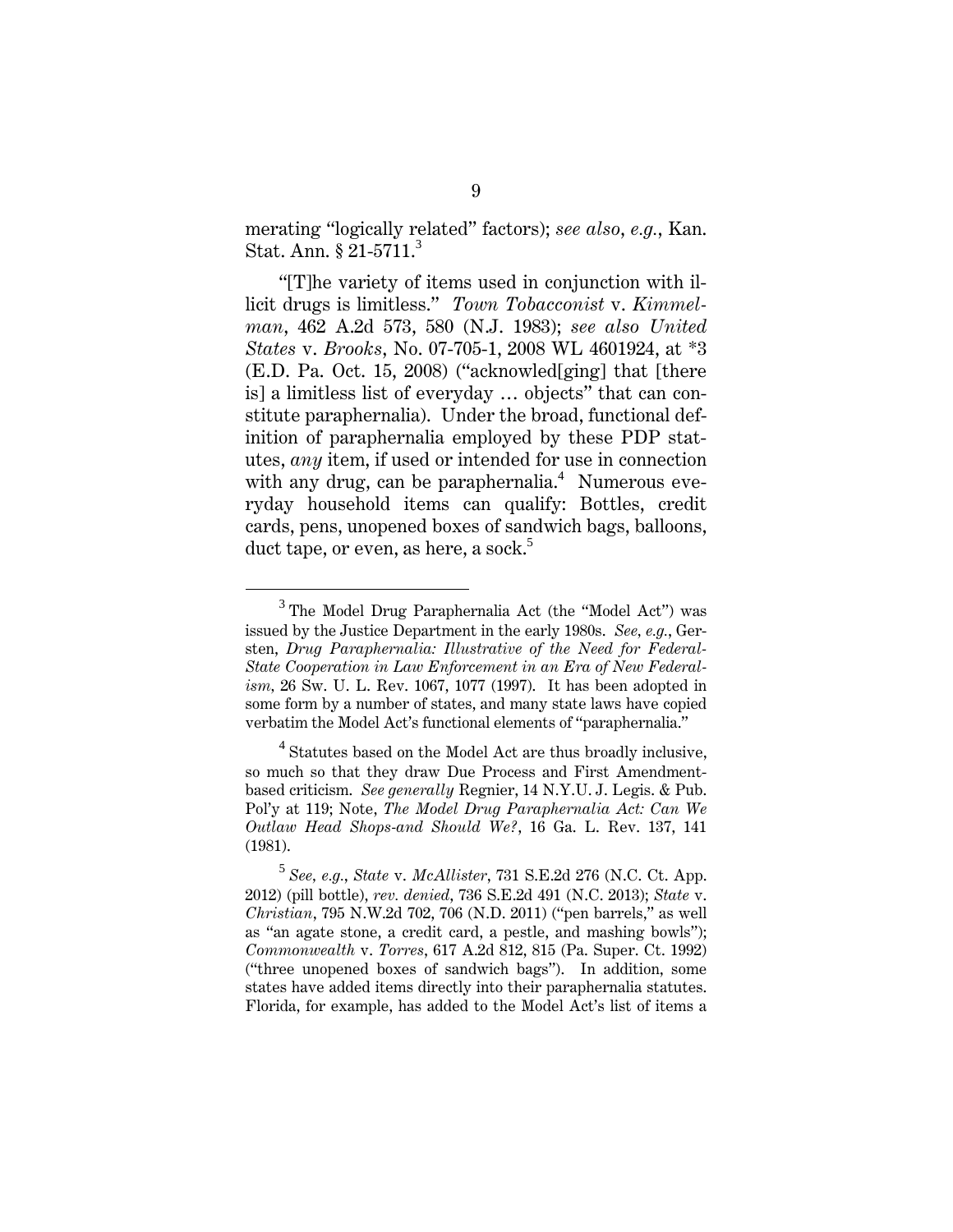Nor is it always necessary to prove that paraphernalia was intended for use with respect to any *specific* drug. Rather, a PDP charge is proven in some States by establishing simply that the item is used or intended for use "with illicit drugs." *Kimmelman*, 462 A.2d at 584 (collecting cases); *see, e.g.*, *State* v. *Lee*, 856 P.2d 1246, 1261 (Haw. 1993) (holding that jury instruction on sale of paraphernalia charge requires "the specific intent that the object(s) be used with illegal drugs," but no mention of any specific drug); *see also, e.g.*, Idaho Crim. Jury Instr. § 408 (elements do not include specification of substance); Md. Crim. Pattern Jury Instr. § 4:24.4 (requiring intended use in connection with a "controlled dangerous substance"); Tenn. Prac. Pattern Jury Instr. – Crim. § 31.03 (requiring used of paraphernalia in conjunction with a "controlled substance" or "controlled substance analogue"). In these States where the controlled substance at issue need not be proven or pleaded to, "paraphernalia" is further untethered from any objective or defined relationship to any particular controlled substance—whether federally scheduled or otherwise.

*Second*, PDP is a uniformly minor offense—both as a general matter, and particularly compared to offenses involving the possession of actual drugs. *E.g.*, *United States* v. *Grover*, 486 F. Supp. 2d 868, 883 (N.D. Iowa 2007) (at sentencing, referring to PDP conviction as a "minor offense[]"), *aff'd*, 511 F.3d 779 (8th Cir. 2007); *United States* v. *Nelson*, 166 F. Supp. 2d 1091, 1099 (E.D. Va. 2001) (at sentencing, referring to PDP conviction as a "minor" offense, similar to trespassing and traffic infractions). PDP is usually classified as a mis-

 $\overline{a}$ 

<sup>&</sup>quot;tank," a "balloon," a "hose or tube," a "2-liter-type soda bottle," and "[d]uct tape." Fla. Stat. § 893.145(12)(r)-(v).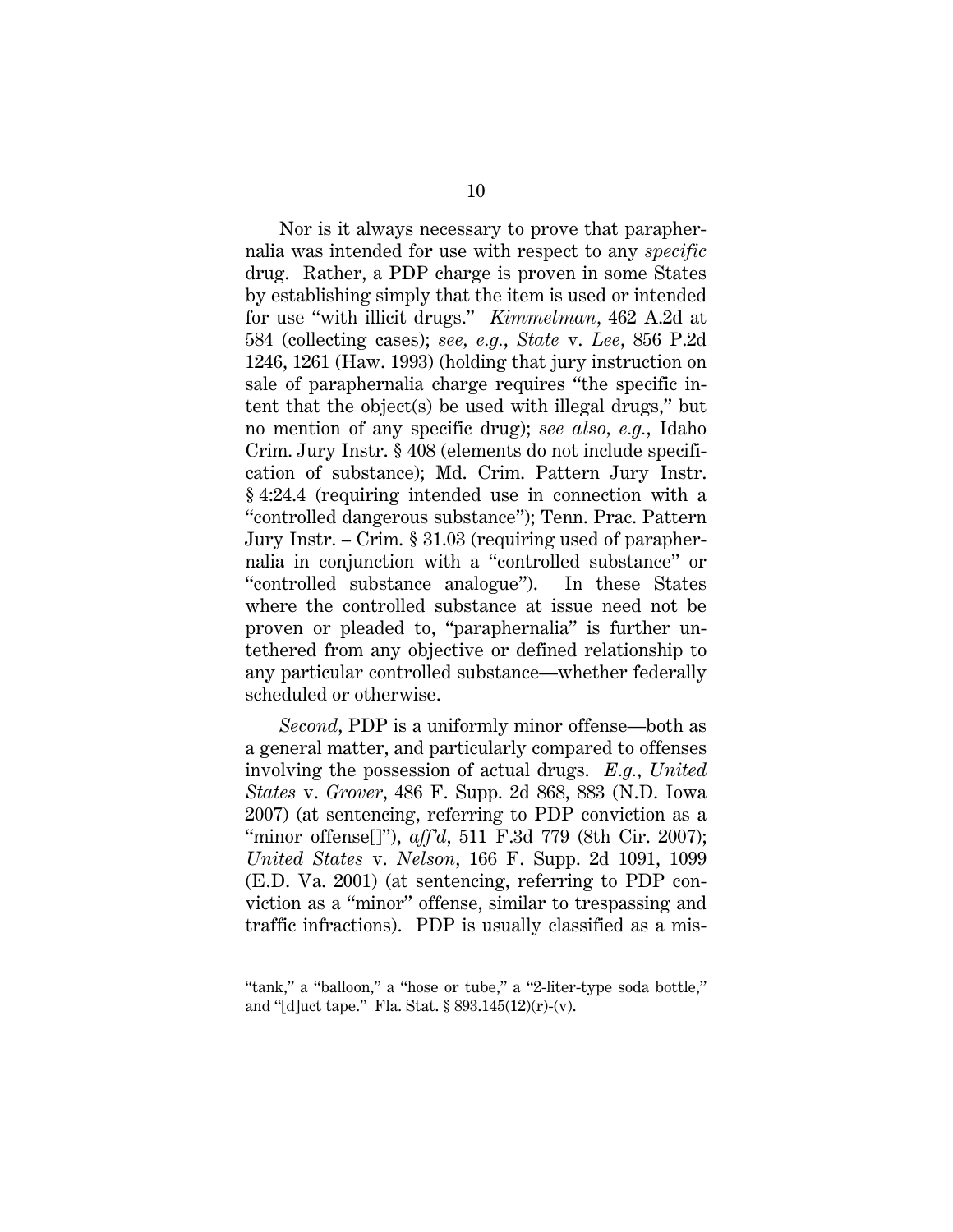demeanor or a petty offense or infraction under state law. *See, e.g.*, Cal. Health & Safety Code § 11364.7 (paraphernalia offenses classified as misdemeanors); Neb. Rev. Stat. § 28-441 (PDP is an "infraction").<sup>6</sup>

Consistent with their low-level status, PDP charges and convictions proliferate as a catch-all for disfavored conduct that bears some glancing relationship to illicit drugs. As NACDL and others have observed, PDP is a commonly charged misdemeanor in some jurisdictions. *See* Boruchowitz et al., NACDL, *Minor Crimes, Massive Waste* 11 (2009) ("Common misdemeanor offenses include … paraphernalia offenses."); *see also* Harmell, *Modern Drug Crimes: Unique Strategies For A Changing Environment*, Aspatore (Oct. 2010), 2010 WL 6425215, at \*1 ("In the state of Washington, possession of less than forty grams of marijuana and possession of drug paraphernalia are the only drug crimes we see with any regularity charged as misdemeanors."); *cf.* Burris & Ng, *supra* note 6, at 88 & nn.42 ("Anecdotal evidence and research suggest that [paraphernalia] laws are often enforced, at least in some states."); *id.* at 75 (noting public health research on the enforcement of paraphernalia laws in syringe cases indicating many hundreds of cases annually in some States).

These low-level offenses are usually punished by probation or a fine, or perhaps a short period of incar-

<sup>6</sup> *See also* Burris et al., *Lethal Injections: The Law, Science, and Politics of Syringe Access for Injection Drug Users*, 37 U.S.F. L. Rev. 813, 828 (2003) (paraphernalia offense is "typically a misdemeanor"); Burris & Ng, *Deregulation of Hypodermic Needles and Syringes As A Public Health Measure: A Report on Emerging Policy and Law in the United States*, 12 Geo. Mason U. Civ. Rts. L.J. 69, 88 (2001) ("In most states, a paraphernalia law violation is a misdemeanor.").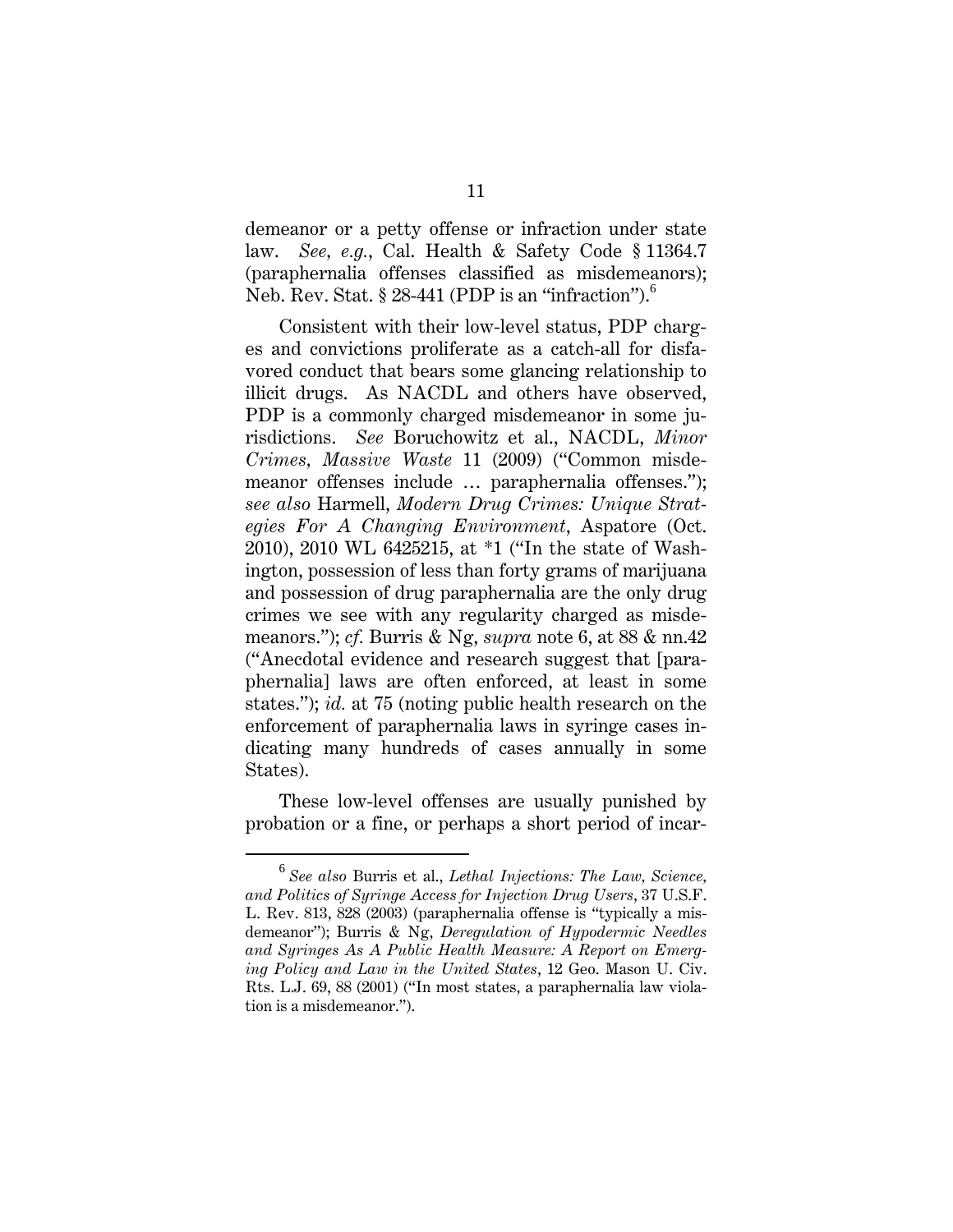ceration. For example, in Montana, "[a] person convicted of a first violation of [PDP] is presumed to be entitled to a deferred imposition of sentence of imprisonment." Mont. Code Ann. § 45-10-103; *see also, e.g.*, Colo. Rev. Stat. § 18-18-428 (1992) (providing that possession of drug paraphernalia is punishable by a fine of not more than \$100).

By contrast, possession of actual drugs (rather than just paraphernalia) is often subject to felony status or even mandatory minimum periods of incarceration, in addition to other collateral consequences. For example, in Minnesota, the lowest-level drug possession charge, which applies to any substance other than a small amount of marijuana, can result in up to five years' incarceration. *See* Minn. Stat. Ann. § 152.025(2). A similar offense in Mississippi is punishable as a felony and may result in a period of incarceration of up to 20 years, even for first-time offenders. Miss. Code. Ann. § 41-29-  $139(d)(1)$ ,  $(2)$ ,  $(4)$ . Indeed, the only "drug crime" to which PDP bears any practical resemblance as a matter of charging and sentencing is low-level marijuana possession—an offense that is expressly exempted from the INA's controlled substances removability provision. *See* 8 U.S.C. § 1227(a)(2)(B)(i) (exception to removability for first offense involving 30 grams or less of marijuana). As a practical matter, then, PDP offenses are categorically different from the types of federal controlled-substance crimes that trigger removability.

Simple PDP is thus broadly applicable to any defendant facing a potential drug possession-related charge, but comes without the relatively severe statelaw punishments and consequences of other drugrelated offenses. *Compare, e.g.*, Miss. Code. Ann. § 41-  $29-139(d)(1)$ ,  $(2)$ ,  $(4)$  (up to 20 years in prison for nonmarijuana drug offenses), *with id.* § 41-29-139(d)(1)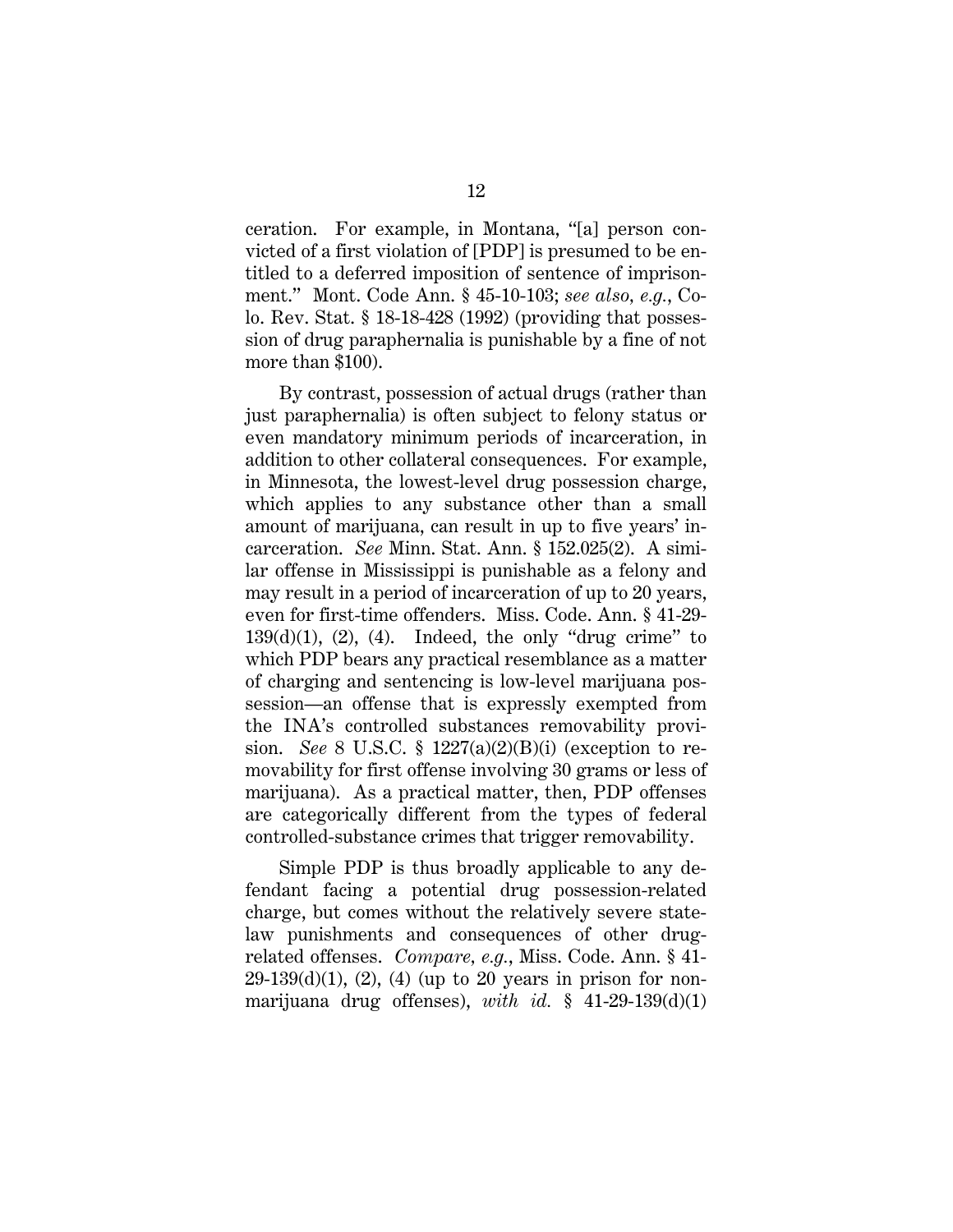(maximum six months' incarceration for misdemeanor possession of paraphernalia). As explained in further detail below, that combination of qualities makes PDP a significant feature of the contemporary landscape for resolution of drug prosecutions—and a frequent basis for plea deals, which in turn helps avoid the costs of litigation, chemical testing, and trial. Both of these features set PDP apart from the types of higher-penalty federal controlled-substance crimes that Congress included as removal grounds in § 1227.

Notwithstanding these two general similarities—a broad, functional definition of "paraphernalia" and lowlevel offense status—state PDP laws are highly variable in other key respects that also highlight the incongruity between PDP and the goals of removal under § 1227. Far from supporting a uniformly applicable set of rules governing removability, bound tightly to federally-scheduled substances, the Eighth Circuit's rule would produce the opposite result: conduct that is not even criminal in one State will render a noncitizen deportable in another. *See Lopez* v. *Gonzales*, 549 U.S. 47, 60 (2006) ("Congress knows that any resort to state law will implicate some disuniformity … , but that is no reason to think Congress meant to allow the States to supplant its own classifications when it specifically constructed its immigration law to turn on them."); *Carachuri-Rosendo* v. *Holder*, 560 U.S. 563, 575 (2010) (rejecting rule that would "render the law of alien removal … dependent on varying state classifications even when Congress has apparently pegged the immigration statutes to the classification Congress itself chose").

For example, while a number of States—like Kansas—make simple possession of paraphernalia a crime, others do not. New York's paraphernalia statute is oriented specifically towards drug sales, and only covers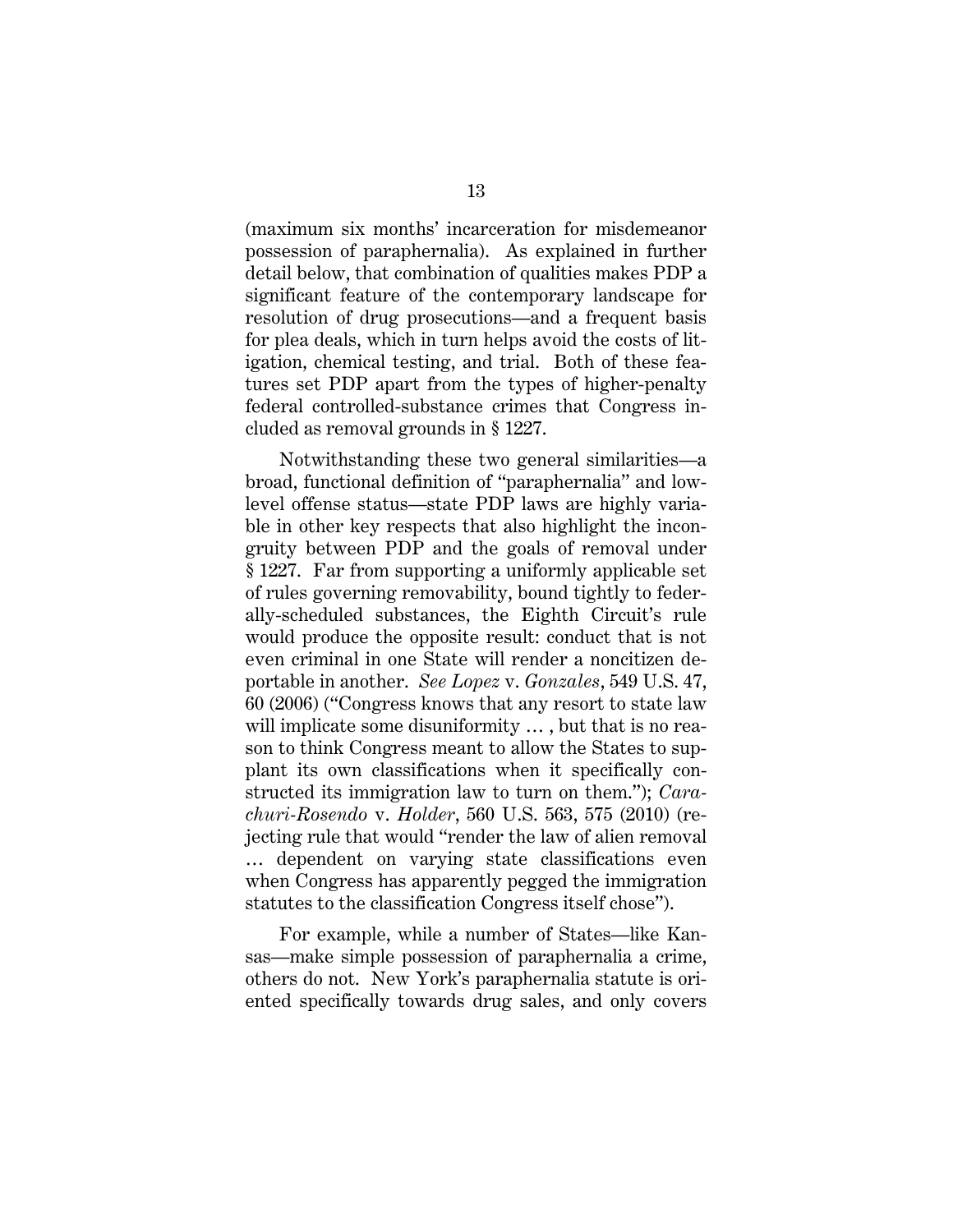items used for drug production and commerce, *e.g.,* "for purposes of unlawfully mixing, compounding, or otherwise preparing any narcotic drug or stimulant" or "for purpose of unlawfully manufacturing, packaging or dispensing of any narcotic drug or stimulant." N.Y. Penal Law § 220.50; *see also* N.Y. Gen. Bus. L. § 851 (violation of General Business Law to possess paraphernalia with intent to sell or purchase it). Thus, Mellouli's use of his sock would not have been a crime in New York or in many other States. *See generally* NIJC Amicus Br.

Of course, States are permitted to criminalize different conduct, and the non-uniformity of state criminal laws is an acceptable feature of the federal system. Immigration law, however, should be uniform. *See Arizona* v. *United States*, 132 S. Ct. 2492, 2498 (2012). Yet under the Eighth Circuit's rule, conduct that is not even unlawful in one State (and therefore would not trigger removal either) might result not only in a lowlevel criminal conviction, but also in removability in another State, *regardless* of whether it involves a federally controlled substance. That is deeply at odds with this Court's case law, which has consistently rejected rules that would accord different removal effect to convictions for similar conduct. *See, e.g.*, *Moncrieffe*, 133 S. Ct. at 1693 n.11 (underscoring that this Court's approach ensures "that all defendants whose convictions establish the same facts will be treated consistently, and thus predictably, under federal law").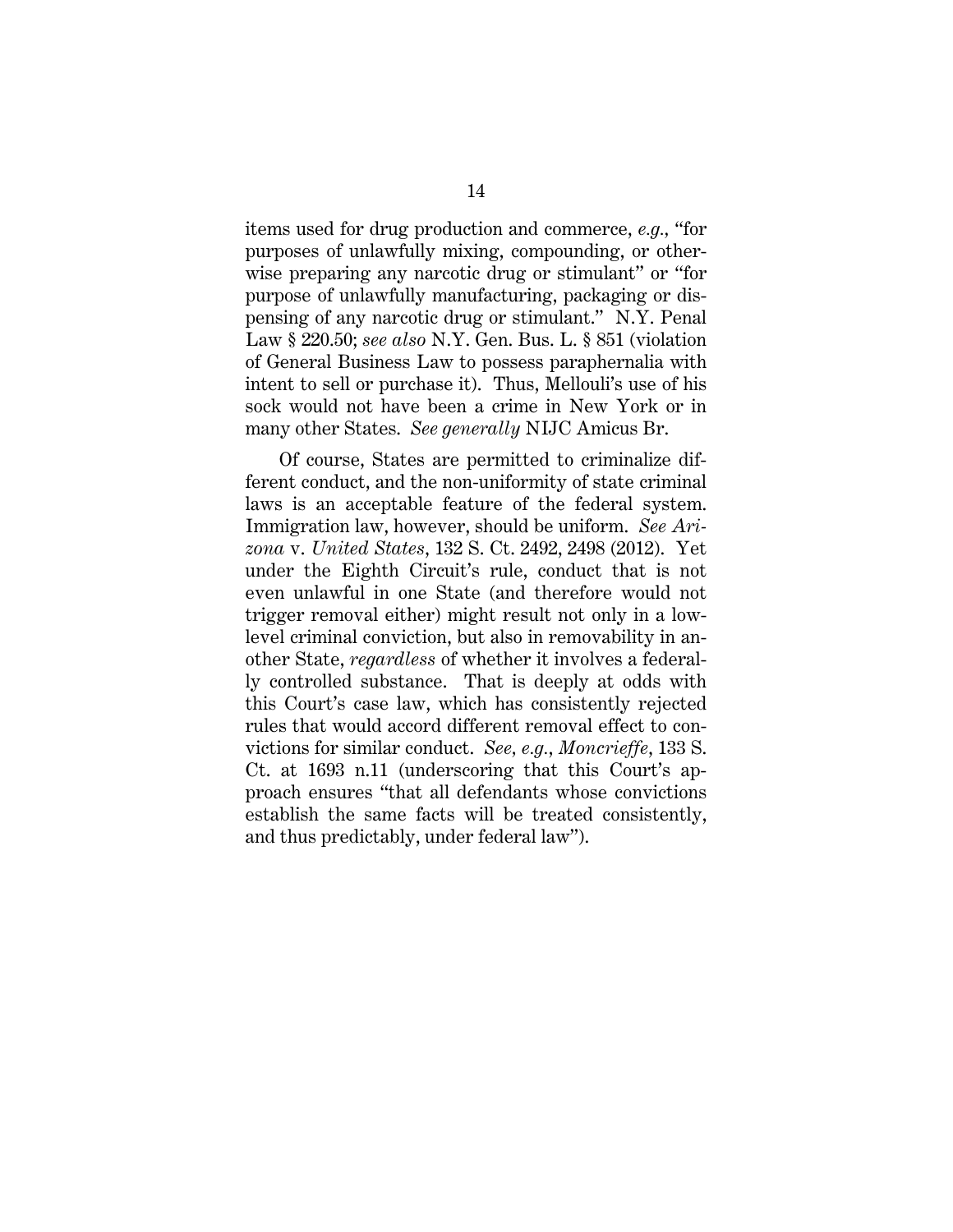#### 2. A rule that categorically deems state paraphernalia offenses to relate to federally controlled substances impermissibly allows States to define and expand the bases for removal unilaterally

The state-by-state variations in paraphernalia statutes discussed above are only exacerbated by the state-by-state variations as to which substances are controlled under state law. Even in the instances when States do require some proven connection between paraphernalia and an illicit drug, *see supra* p. 10, the illicit substance may be one that is unlawful under state law, but not under federal law.

The federal government's and the state governments' lists of prohibited drugs were originally virtually identical, due to the States' mass adoption of the Uniform Controlled Substances Act ("UCSA"). *See* 1 Uelmen et al., *Drug Abuse and the Law Sourcebook* § 1:29 (2013 ed.); *see also* Pet. App. 4 (Eighth Circuit noting that the UCSA "was drafted to maintain uniformity between the laws of the several States and those of the federal government" (internal quotation marks omitted)). However, "because the classification of substances under the [federal Controlled Substances Act] changes over time based on federal administrative action, uniformity in the overall classification scheme does not always translate into uniformity as to whether a specific substance has been scheduled." Uelmen, *Drug Abuse* § 1:29. Moreover, States can and do revise their drug schedules according to their own policies and priorities. Accordingly, "[w]hile the UCSA serves as the foundation for the controlled substances laws across the country, states have tailored it to their own needs with a variety of changes, big and small." *Id.* § 1:28.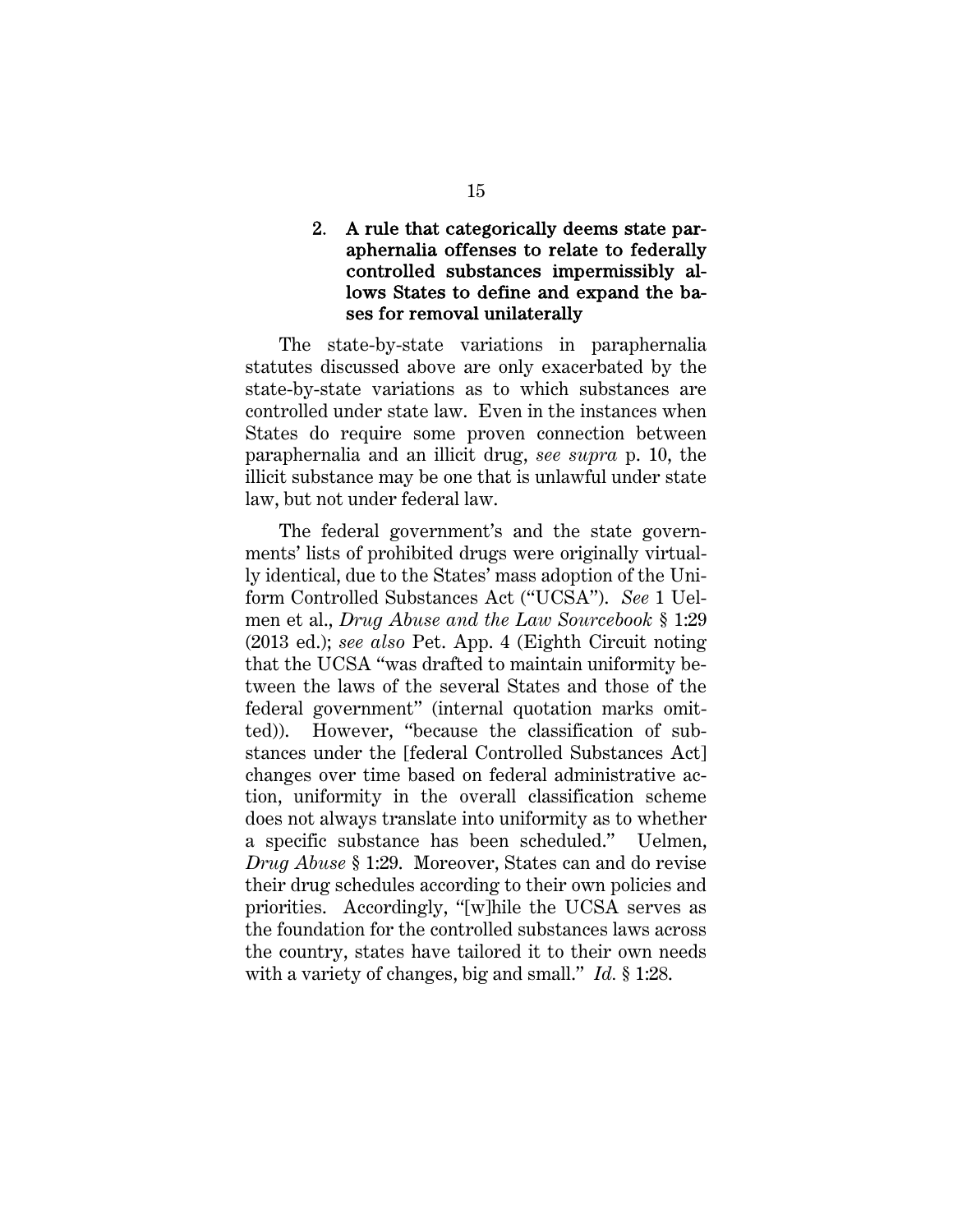State lists of controlled substances often automatically encompass updates to the federal list, letting States "piggyback on a federal scheduling action." *See*  Uelmen, *Drug Abuse* § 1:30; *see also* UCSA § 204 cmt. (rev. 1994) ("States that would not have a delegation of legislative authority problem may want to replace the specific list of substances with an adoption of the federal schedules by reference[.]"). But this practice of "piggybacking" goes only one way, and the States' own lists of controlled substances often include the drugs outlawed by the federal Controlled Substances Act as well as additional drugs outlawed by the State for its own public policy reasons. For example, "California law regulates the possession and sale of *numerous* substances that are not similarly regulated by" federal law. *Ruiz-Vidal* v. *Gonzales*, 473 F.3d 1072, 1078 (9th Cir. 2007) (emphasis added), *abrogated on other grounds as recognized in Cardozo-Arias* v. *Holder*, 495 F. App'x 790 (9th Cir. 2012); *accord Mielewczyk* v. *Holder*, 575 F.3d 992, 995 (9th Cir. 2009).<sup>7</sup> Kansas likewise prohibits a number of drugs that are not barred under federal law, including salvia and jimson weed. *See* Pet. Br. 3; Pet. App. 4-5; *see also* Detrick, *Salvia Takes a Starring Role*, N.Y. Times, Dec. 23, 2010 (noting that while salvia possession is legal in California and under federal law, "[s]everal states have banned the herb").

The upshot of the Eighth Circuit's rule dispensing with the need to establish some connection between a

 $\frac{1}{7}$  $\frac{7}{1}$  Similarly, Pennsylvania's "controlled-substances schedules" list drugs that are not in the federal schedules," *Rojas* v. *Attorney Gen.*, 728 F.3d 203, 206 (3d Cir. 2013) (en banc), as do Connecticut's*, United States* v. *Lopez*, 536 F. Supp. 2d 218, 221 (D. Conn. 2008), Hawaii's, *Ragasa* v. *Holder*, 752 F.3d 1173, 1176 (9th Cir. 2014), and Arizona's, *Huerta-Flores* v. *Holder*, \_\_ F. App'x \_\_, 2014 WL 3361435 (9th Cir. July 10, 2014), just to name a few.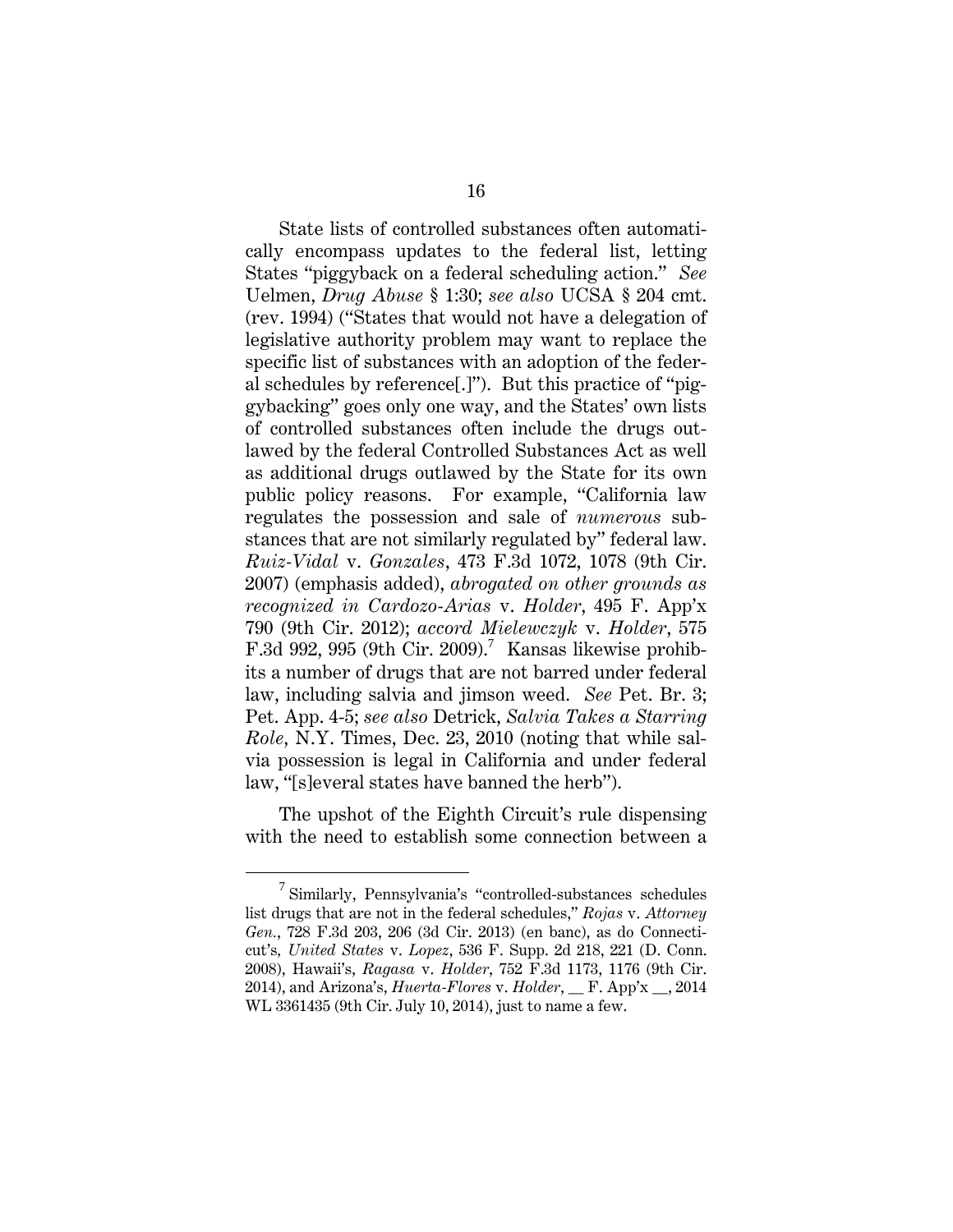state PDP conviction and a federally controlled substance is that States may unilaterally expand immigration law's removability grounds by banning the use and possession of substances that are permitted under federal law. *See Rojas*, 728 F.3d at 213 (rule adopted by the Eighth Circuit "effectively permit[s the States] to control who may remain in the country via their controlled-substance schedules"). Because, as discussed above, paraphernalia offenses encompass possession of virtually any item associated with an illegal drug, increasing the number of substances controlled under state law also necessarily expands the scope of PDP statutes. The Eighth Circuit's rule thus pushes the outer reaches of removability even further from the boundaries set by Congress.

Moreover, the Eighth Circuit's rule has no clear limits. Under the Eighth Circuit's interpretation of § 1227, a noncitizen could potentially be deported for possession of a trick-or-treat bag or a Big Gulp cup if a state passed a law listing "jelly beans or large sugary beverages" as controlled substances. *See Rojas*, 728 F.3d at 210, 212 & n.7, 213; *Desai* v. *Mukasey*, 520 F.3d 762, 766 (7th Cir. 2008). It is unclear under this approach at what point a State's list of prohibited drugs (which in turn controls what items constitute paraphernalia) would diverge enough from the federal list to be no longer "related to" the list of prohibited substances in the federal Controlled Substances Act. *See Rojas*, 728 F.3d at 213 ("It is left unexplained just how many substances a state would have to include in its lists that are not in the federal lists before its drug-related offenses would no longer qualify as removable offenses, or whether inclusion of a particularly odd substance ... would suffice."). Under the Eighth Circuit's rule, the mere fact that Kansas adopted the UCSA means that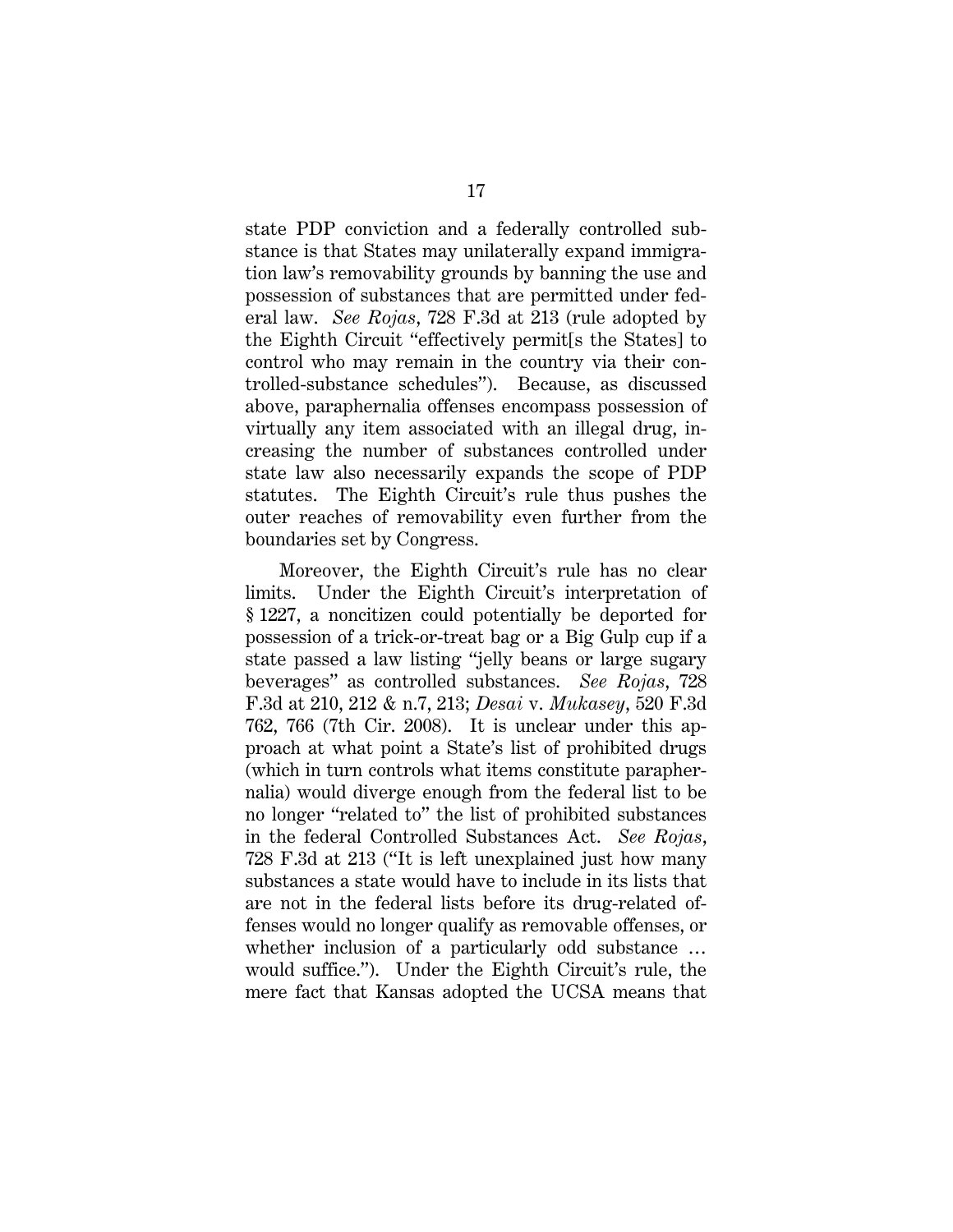any PDP conviction suffices to establish removability, regardless of how far Kansas's schedules of controlled substances depart from the federal schedules. And its rule admits of significant disparity between the States, permitting "a patchwork of removability rules dependent on the whims of the legislatures of the fifty states." *Id.*; *see also supra* pp. 13-16.

Rules like the Eighth Circuit's are clearly and properly disfavored: "Congress knows that any resort to state law will implicate some disuniformity in state misdemeanor-felony classifications, but that is no reason to think that Congress meant to allow the States to supplant its own classifications when it specifically constructed its immigration law to turn on them." *Lopez*, 549 U.S. at 60; *see also Arizona*, 132 S. Ct. at 2498; *Toll*  v. *Moreno*, 458 U.S. 1, 10 (1982). Considered from every angle, and particularly from the ground floor of our criminal justice system, PDP offenses—low-level misdemeanors that often require no connection to any specific drug, let alone a federally scheduled one—bear no serious resemblance to the federally defined controlledsubstance crimes that trigger automatic removability under 8 U.S.C. § 1227.

### B. The Circumstances Under Which PDP Offenses Are Charged And Pleaded Only Exacerbates The Untoward Effects Of The Eighth Circuit's Rule

Because PDP offenses are non-specific, low-level misdemeanors, pleading to a PDP offense often affords no opportunity to grapple with the serious immigration consequences that the Eighth Circuit's rule now requires. And because PDP pleas are commonplace, the practical effects of the Eighth Circuit's rule will be farreaching and unjust for noncitizen criminal defendants.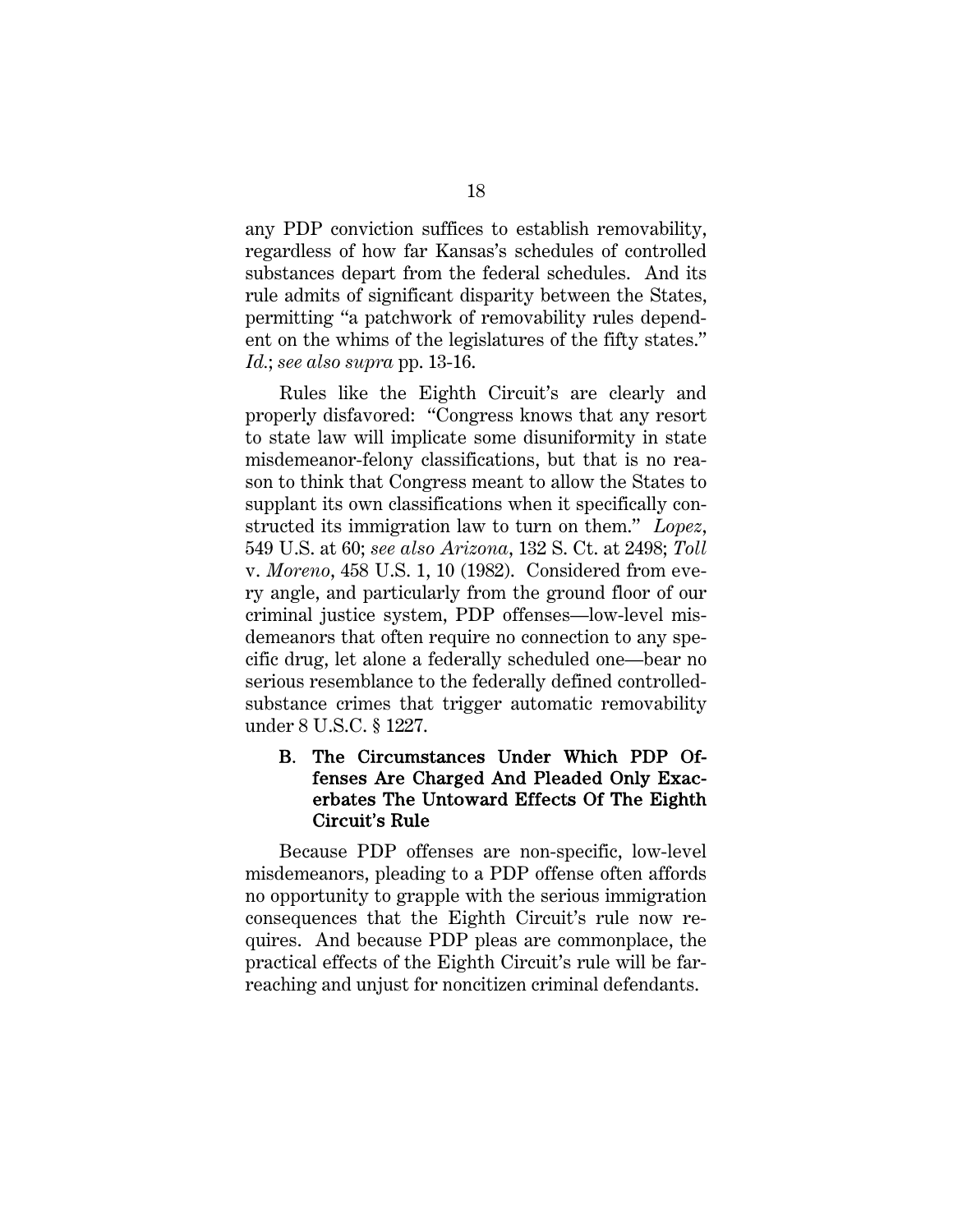A PDP plea arises, like any other misdemeanor plea, in an overburdened misdemeanor system where the pressure to plead is high, with little time to assess the consequences (especially in a complicated legal regime), and with little process or fanfare. Over 10 million misdemeanor cases were charged in 2006, and that figure continues to grow. *See* Boruchowitz et al., *Minor Crimes, Massive Waste* 11, 21, 39. The misdemeanor system is characterized by a "meet-and-plead" paradigm: In many jurisdictions, a significant number of cases are resolved at a defendant's first appearance, in a series of brief, seriatim proceedings.

Such pleas help the criminal justice system move more quickly, and are often the best and most effective result that defenders can secure for their clients. They are part of, and essential to, the large-scale operation of the American criminal justice system. *See, e.g.*, Hashimoto, *The Price of Misdemeanor Representation*, 49 Wm. & Mary L. Rev. 461, 473 (2007) ("[A] public defender under pressure from an enormous caseload who is trying to stay on top of that caseload 'must inevitably enter guilty pleas for most of his clients, and as a public defender becomes attuned to his work, the guilty plea may tend to become his almost instinctive response to all but the most serious or exceptional cases.'" (quoting Alschuler, *The Defense Attorney's Role in Plea Bargaining*, 84 Yale L.J. 1179, 1254 (1975)); *see also* Alexander, *Go To Trial: Crash The Justice System*, N.Y. Times, Mar. 10, 2012 ("If everyone charged with crimes suddenly exercised his constitutional rights, there would not be enough judges, lawyers or prison cells to deal with the ensuing tsunami of litigation.").

Where a misdemeanor defendant has a right to counsel for PDP offenses—and he is not afforded such a right in every State, as explained below—a defender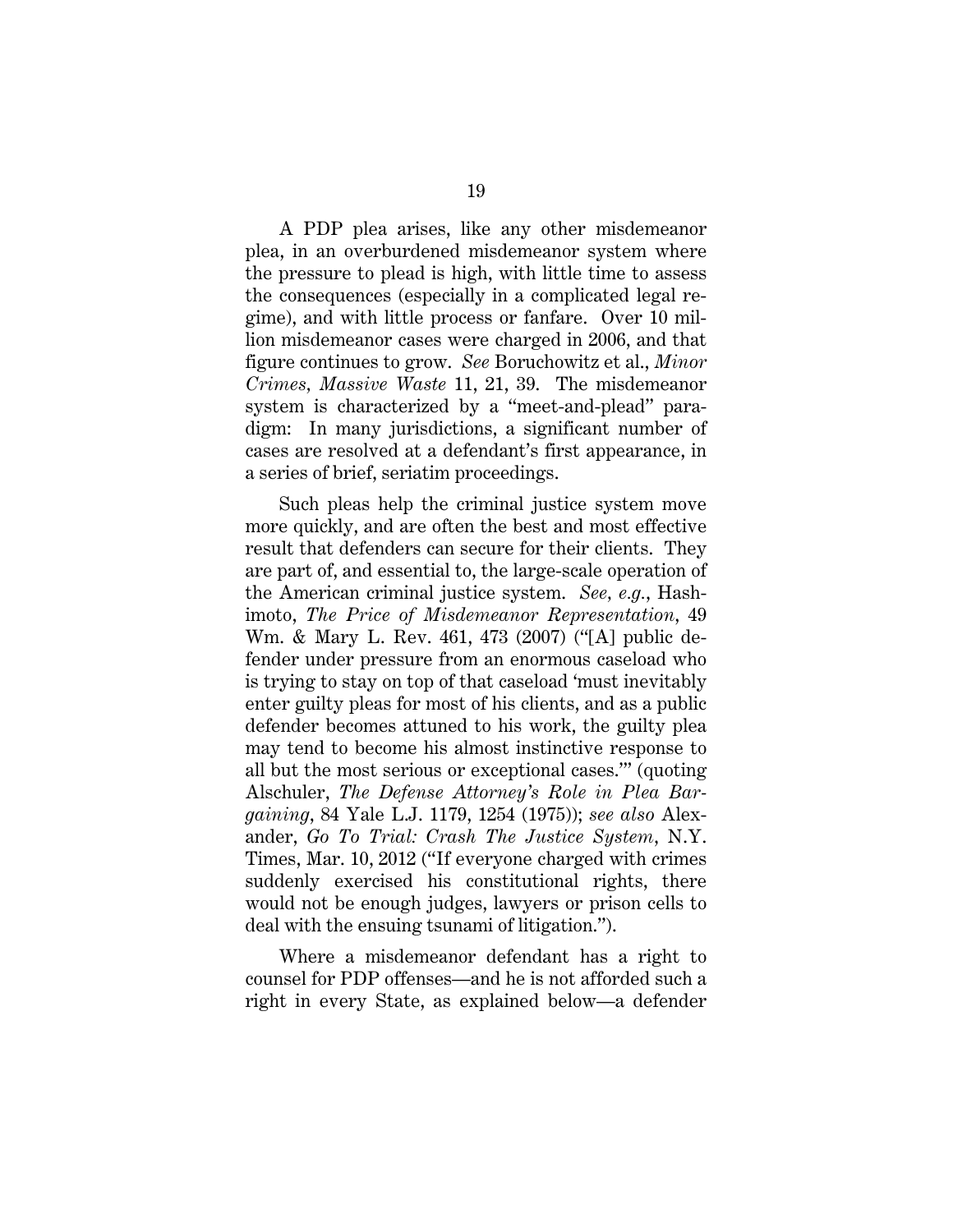may often already have a plea offer in hand before meeting the client for the first time, and may only have a few minutes with the client before a decision point is reached, *see* Boruchowitz et al., *Minor Crimes, Massive Waste* 31-32. The pressure to plead due to docket sizes, the prospect of not making bail, and the threat of more serious charges is inescapable. *Id.* at 33-36.

What is more, where misdemeanor defendants *do*  have the right to counsel because of the potential criminal exposure under state law, NACDL has documented numerous instances where defendants are simply not afforded the right to counsel (or make uninformed waivers of the right) in violation of *Alabama* v. *Shelton*, 535 U.S. 654 (2002)*.* Observers in Pennsylvania, for example, reported misdemeanor defendants being directed to a basement room in the courthouse to negotiate directly with prosecutors. Although seemingly at odds with *Shelton*, these practices occurred even when misdemeanor defendants faced periods of incarceration. *See* Boruchowitz et al., *Minor Crimes, Massive Waste* 14-17. More broadly, in some jurisdictions, a defendant may in effect be asked to waive the right to counsel at the outset in exchange for a sentence of no incarceration. *Cf. United States* v. *Pollard*, 389 F.3d 101, 105 (4th Cir. 2004) (no violation of Sixth Amendment right to counsel where uncounseled defendant received a stand-alone sentence of probation).

Nor is a probing plea colloquy required in many states. *See, e.g., Fleming* v. *State*, 972 So. 2d 831, 832 (Ala. Crim. App. 2006) (no plea colloquy required for "minor misdemeanors" where a defendant will not be incarcerated); *Maloney* v. *State*, 684 N.E.2d 488, 491 (Ind. 1997) (misdemeanor plea colloquy may be waived); Iowa Ct. R. § 2.8(2)b.5 (defendant may waive colloquy procedure if they "sign a written document that in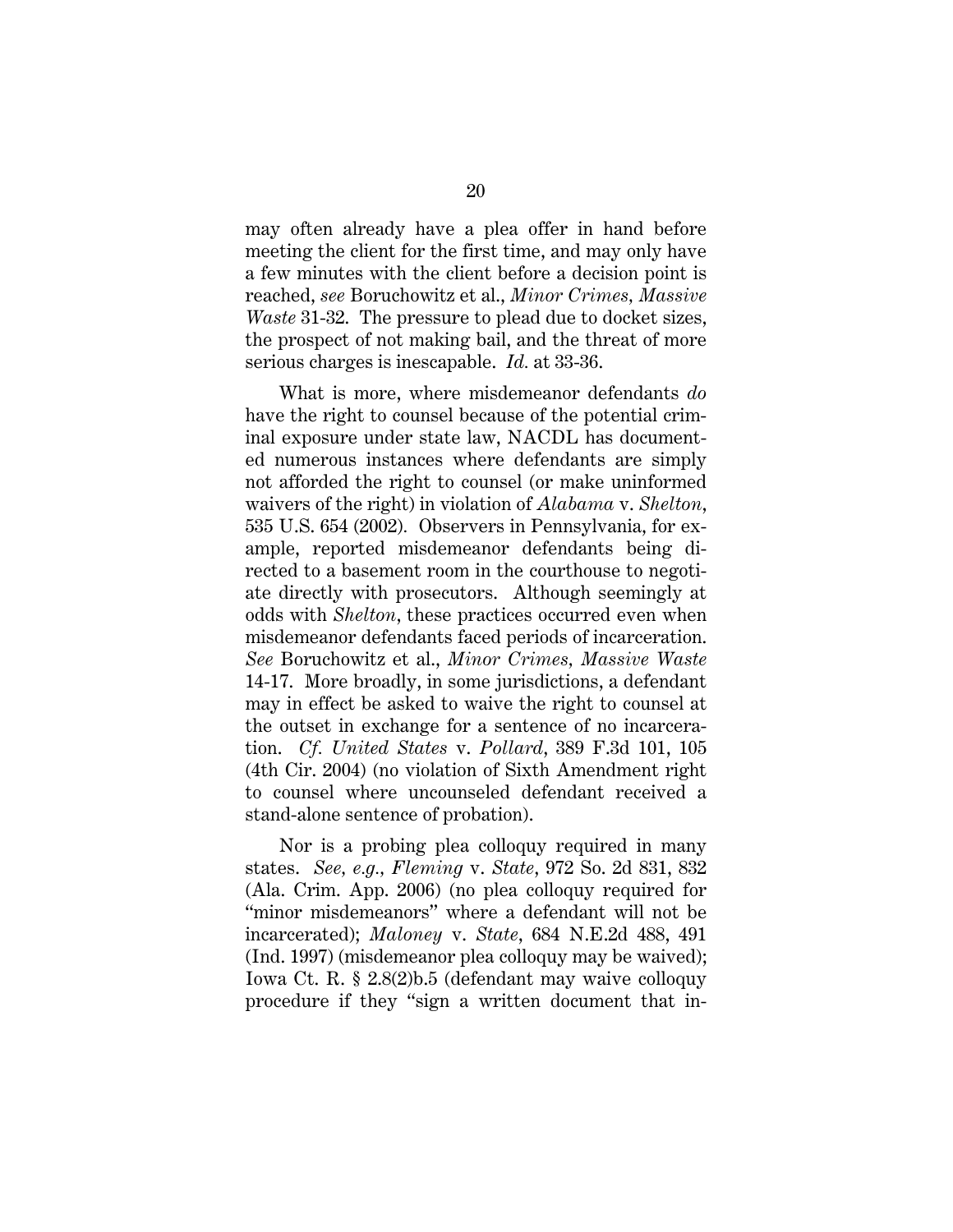cludes a statement that conviction of a crime may result in the defendant's deportation or other adverse immigration consequences if the defendant is not a United States citizen"); Ohio Crim. R. 11(D), (E); *see also* N.Y. C.P.L.R. § 220.50(7) (court only required to advise defendant of possible immigration consequences of plea if the noncitizen pleads guilty to "a count or counts charging a felony offense"). NACDL observers in Washington State observed that misdemeanor proceedings "took an average of five minutes from presentation to sentencing." One defendant "was sentenced to 10 days in jail and a \$500 fine for marijuana possession in less time than it takes to get a hamburger from a McDonald's drive-through window." Boruchowitz et al., *Minor Crimes, Massive Waste* 32.

These features of the misdemeanor charging-andpleading system are exacerbated in the context of PDP statutes, which, as discussed above, *see supra* p. 11, are among the most frequently invoked criminal laws. And to the extent serious immigration consequences attach to PDP convictions, the limited procedural protections accorded to immigrant misdemeanor defendants take on grave constitutional dimensions. With little time or assistance in understanding the consequences of their pleas, immigrants charged with PDP may simply fail to apprehend the seriousness of their decisions. *See gen*erally infra Part II.<sup>8</sup> In particular, the absence of a

<sup>8</sup> <sup>8</sup> The plea-bargaining calculus differs for immigrant defendants in critical ways, specifically in the context of PDP statutes, making it all the more important that defendants charged with PDP offenses have the opportunity to consider the alternatives carefully and thoroughly. For example:

<sup>[</sup>C]onsider the not uncommon case in which police stop a driver for speeding and discover what appears to be paraphernalia for smoking marijuana. Prosecutors in these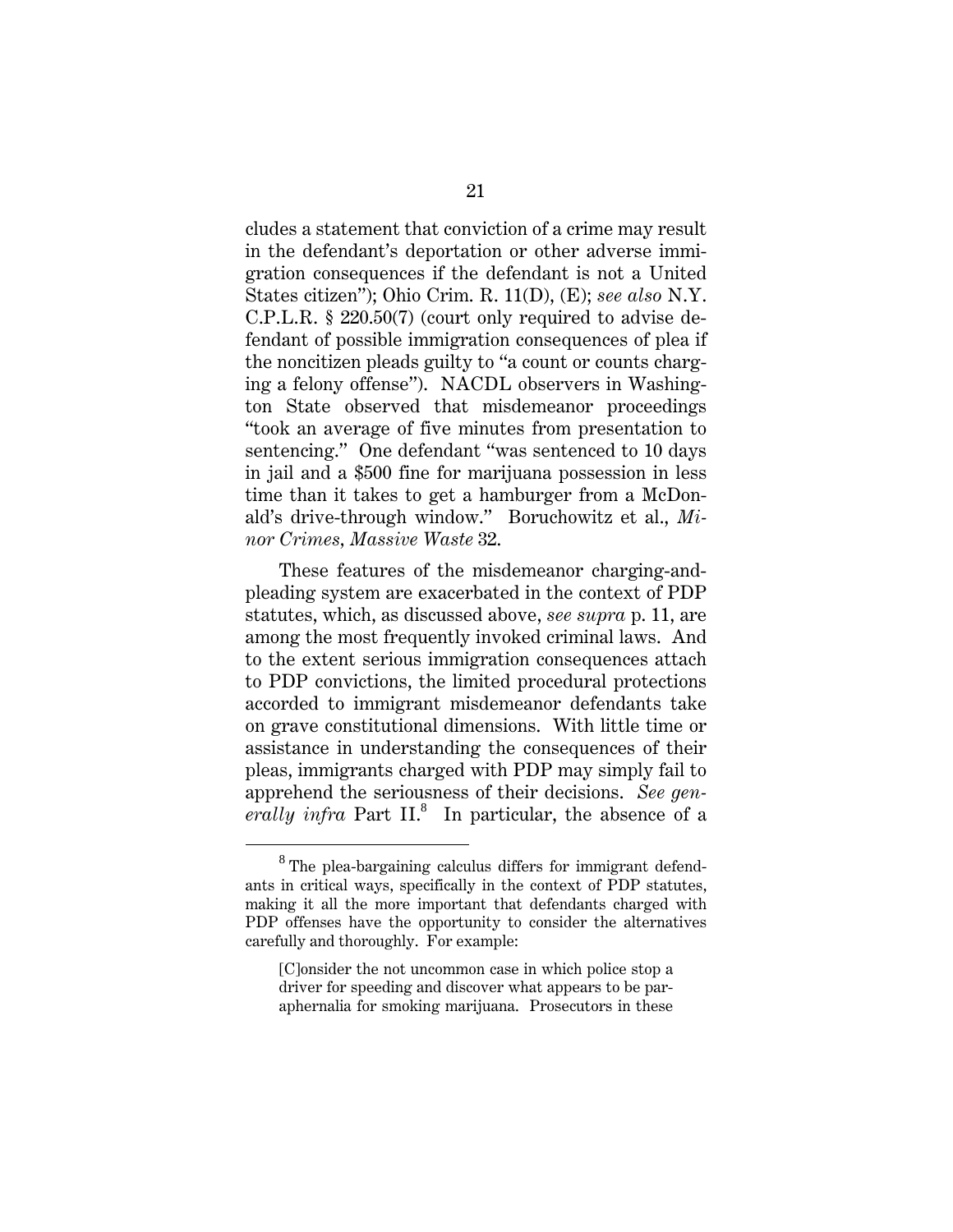probing colloquy not only prevents noncitizen defendants from creating a record that might help them in later immigration proceedings—for example, by establishing that the controlled substance to which the paraphernalia relates is not in fact scheduled under federal law, *see supra* pp. 15-16 & n.7—but also makes it less likely that they will be informed of the potential immigration consequences of a quick plea in the first place. This prospect is all the more problematic for uncounseled noncitizen defendants, who look to the court accepting the plea as their source of needed information or at least a warning about potential immigration consequences. *Cf. Padilla* v. *Kentucky*, 559 U.S. 356, 368- 369 (2010).

#### II. THE EIGHTH CIRCUIT'S RULE SOWS UNCERTAINTY AND UNFAIRNESS FOR NONCITIZENS AND CRIMINAL DEFENSE LAWYERS AND UNDULY BURDENS THE COURT SYSTEM

The Eighth Circuit's interpretation of § 1227 also creates a number of problems for criminal defense law-

 $\overline{a}$ 

cases routinely charge both reckless driving and possession of drug paraphernalia (PDP), and then offer a plea to the PDP charge with probation or time-served. For many defendants this may be a beneficial bargain, because that charge won't result in drivers license points and they can return immediately to their lives. But for noncitizens, the PDP offense qualifies as a deportable controlled substance offense.

Cade, *The Plea-Bargain Crisis for Noncitizens in Misdemeanor Court*, 34 Cardozo L. Rev. 1751, 1782-1783 (2013). Accordingly, highly capable defenders have described taking "worse" deals for their clients rather than plead to PDP because of the potential immigration consequences. *See* Chapin et al., *Panel Discussion III: Recognizing and Addressing Immigration Concerns in the Criminal Process*, 9 Tenn. J.L. & Pol'y 185, 198 (2013).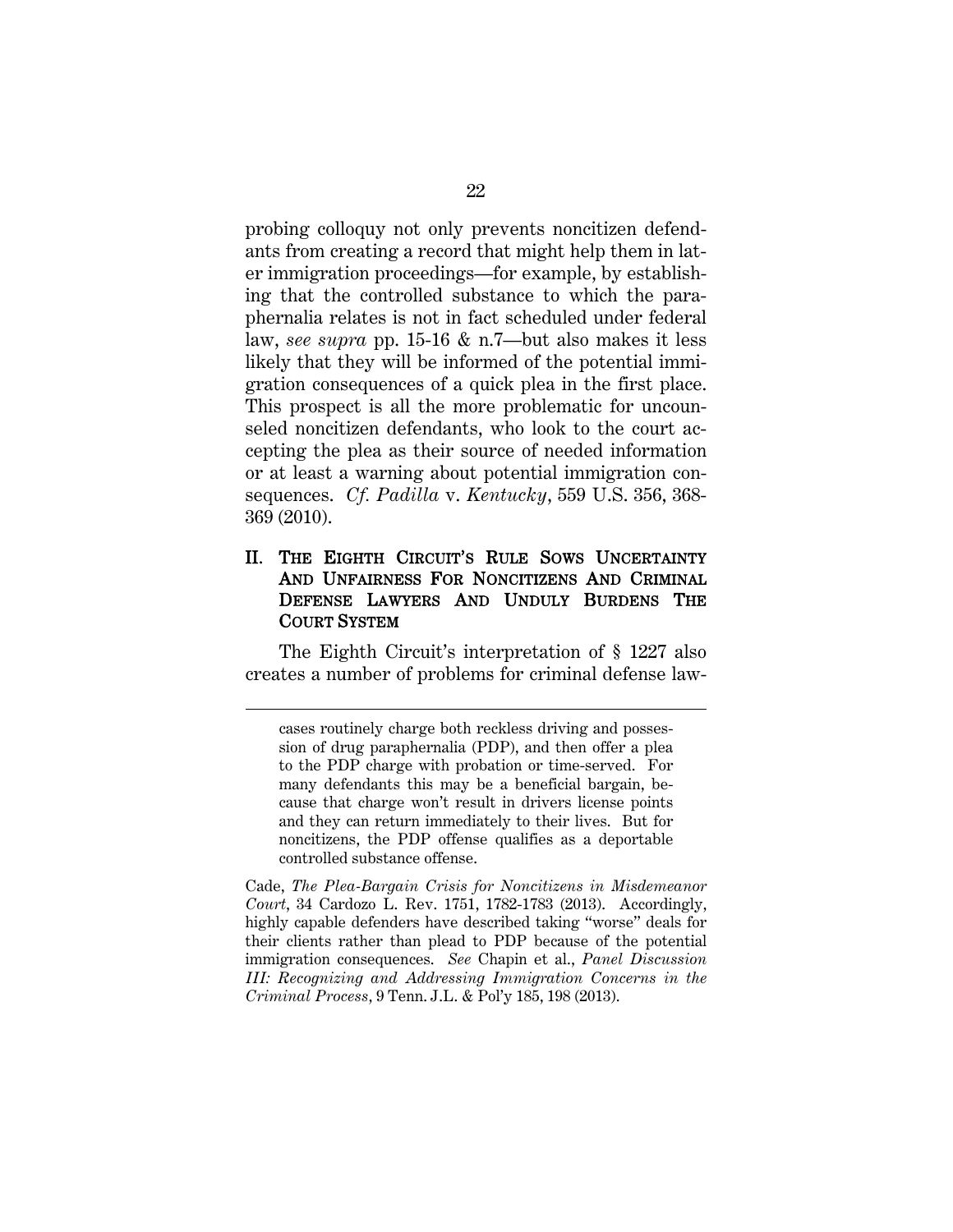yers and their noncitizen clients, and the court system as a whole. The court of appeals' decision makes it more difficult for defense attorneys to fulfill their *Padilla* duties and for uncounseled noncitizens to understand precisely what kind of conviction triggers immigration consequences. It imposes a burden on the court system as a whole by requiring judges, defense attorneys, and prosecutors to become experts on the thousands of substances banned under state and federal law and by making it more likely that noncitizen criminal defendants will choose to go to trial. The Eighth Circuit's rule also makes it more likely that noncitizens will receive disproportionate punishment for their conduct.

### A. The Eighth Circuit's Rule Severely Complicates Defense Attorneys' Constitutional Duty To Provide Correct Advice Regarding The Immigration Consequences Of A Criminal Conviction

The "simple reality" of our criminal justice system is that nearly 95% of all criminal convictions derive from plea bargains. *Missouri* v. *Frye*, 132 S. Ct. 1399, 1407 (2012). Accordingly, defense attorneys have long recognized their ethical obligations in plea negotiations, including the duty to inform their clients "to the extent possible" of "the possible collateral consequences that might ensue" from accepting a guilty plea, such as the plea's effect on the client's immigration status. *See*  ABA Standards for Criminal Justice, *Pleas of Guilty* § 14-3.2(f) (3d ed. 1999); *see also* Nat'l Legal Aid & Defender Ass'n, *Performance Guidelines for Criminal Representation* § 6.2(a)(3) (1995); Reimer, Frye *and* Lafler: *Much Ado About What We Do—And What Prosecutors And Judges Should Not Do*, The Champion, Apr. 2012, at 7, 7.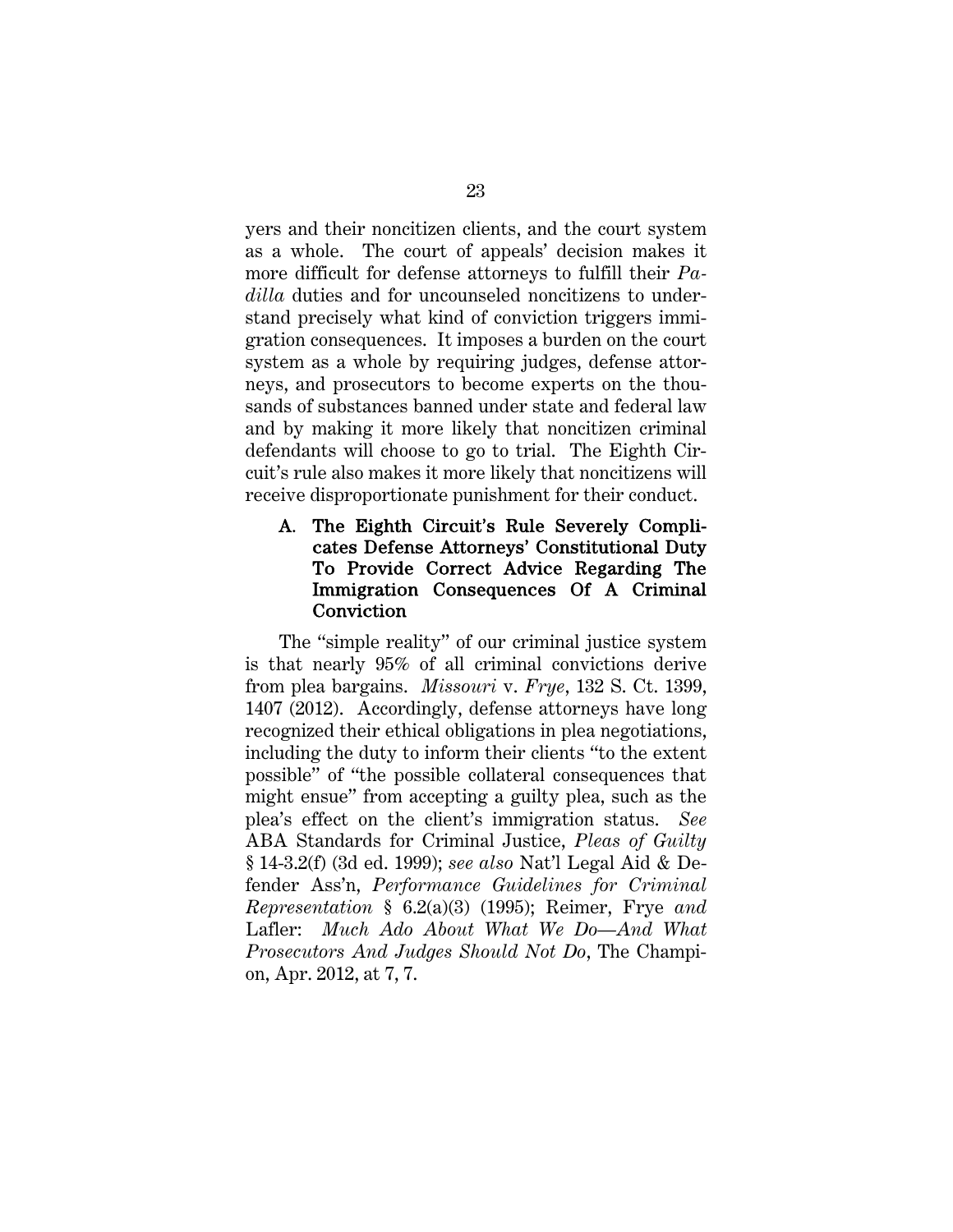Recently, this Court recognized that these duties were constitutionally required. *See Padilla*, 130 S. Ct. at 1482. Decided against a backdrop of an "increasing number of crimes triggering deportation and the decreasing availability of equitable relief," Lee, *De Facto Immigration Courts*, 101 Calif. L. Rev. 553, 563 (2013), *Padilla* explained that a defendant may argue ineffective assistance of counsel due to his attorney's incorrect "advice regarding deportation." *Padilla*, 130 S. Ct. at 1482; *see also Frye*, 132 S. Ct. at 1406 ("*Padilla* held that a guilty plea, based on a plea offer, should be set aside because counsel misinformed the defendant of the immigration consequences of the conviction."). Indeed, a defense attorney has a constitutional obligation to conduct an inquiry into "adverse immigration consequences" facing his client even "[w]hen the law is not succinct and straightforward." *Padilla*, 130 S. Ct. at 1483 & n.10 (although "deportation consequences are often unclear[,] [l]ack of clarity in the law … does not obviate the need for counsel to say something about the possibility of deportation").

*Padilla* was followed by *Frye* and *Lafler* v. *Cooper*, 132 S. Ct. 1376 (2012), in which this Court explained that a defense attorney potentially provides ineffective assistance when he fails to notify his client of, or offers incorrect advice regarding, a plea deal. *See id.* at 1384 ("Defendants have a Sixth Amendment right to counsel, a right that extends to the plea-bargaining process."); *see also* Garcia Hernandez, Strickland-*Lite*: Padilla*'s Two-Tiered Duty For Noncitizens*, 72 Md. L. Rev. 844, 863 (2013) ("[N]ot providing advice, or providing inaccurate advice that leads to a worse outcome, whether by pleading to a worse offer or by conviction after trial, can serve as the basis of an ineffective assistance claim."). Even after a full and fair trial has been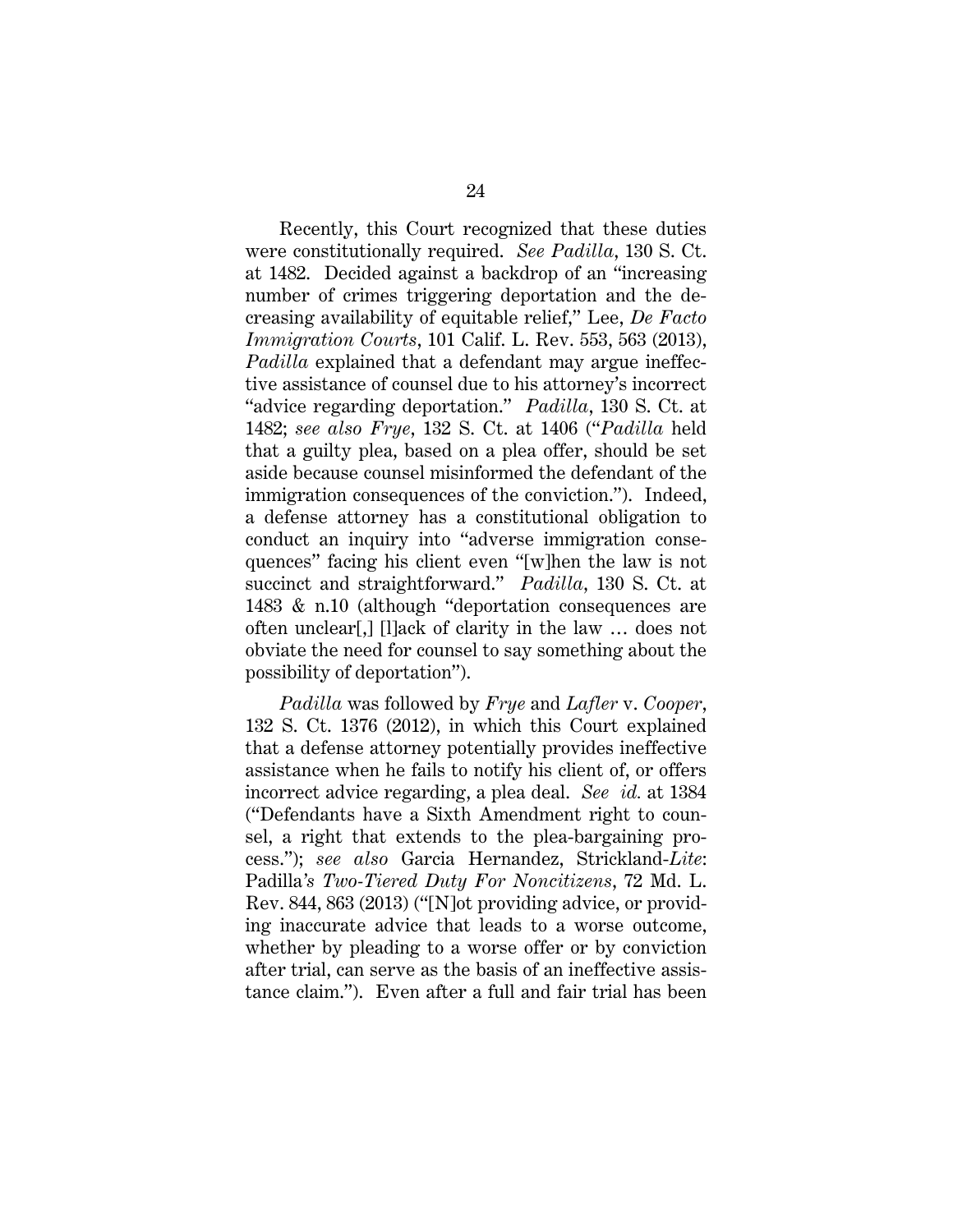held, a defendant can make out an ineffective assistance claim if he can demonstrate both inaccurate advice and that "but for the [advice] there is a reasonable probability that the plea offer would have been presented to the court …, that the court would have accepted its terms, and that the conviction or sentence, or both, under the offer's terms would have been less severe than under the judgment and sentence that in fact were imposed." *Lafler*, 132 S. Ct. at 1385.

These three decisions articulate a constitutional requirement that criminal defense attorneys provide their clients with accurate information about both the immigration consequences of a plea and their odds of success at trial if they do not take their plea. Here, the immigration statute is clear: The state conviction must relate to a federally controlled substance. And the state statute of conviction by its express terms covers conduct unrelated to a federally controlled substance. When the statute is clear in this way, a defense lawyer should be able to rely on the express terms of the statute when advising his or her noncitizen client so that the goal of *Padilla* that noncitizens understand the immigration consequences of the choices that they make during criminal proceedings may be fulfilled. *See Padilla*, 130 S. Ct. at 1480 ("The importance of accurate legal advice for noncitizens accused of crimes has never been more important.").

### B. The Eighth Circuit's Rule Places Defense Attorneys In An Intractable Situation And Burdens The Court System As A Whole

Courts have taken two routes to interpreting the scope of 8 U.S.C.  $\S$  1227(a)(2)(B)(i). The Third Circuit sitting en banc has adopted a commonsense reading of the provision, concluding that the phrase "as defined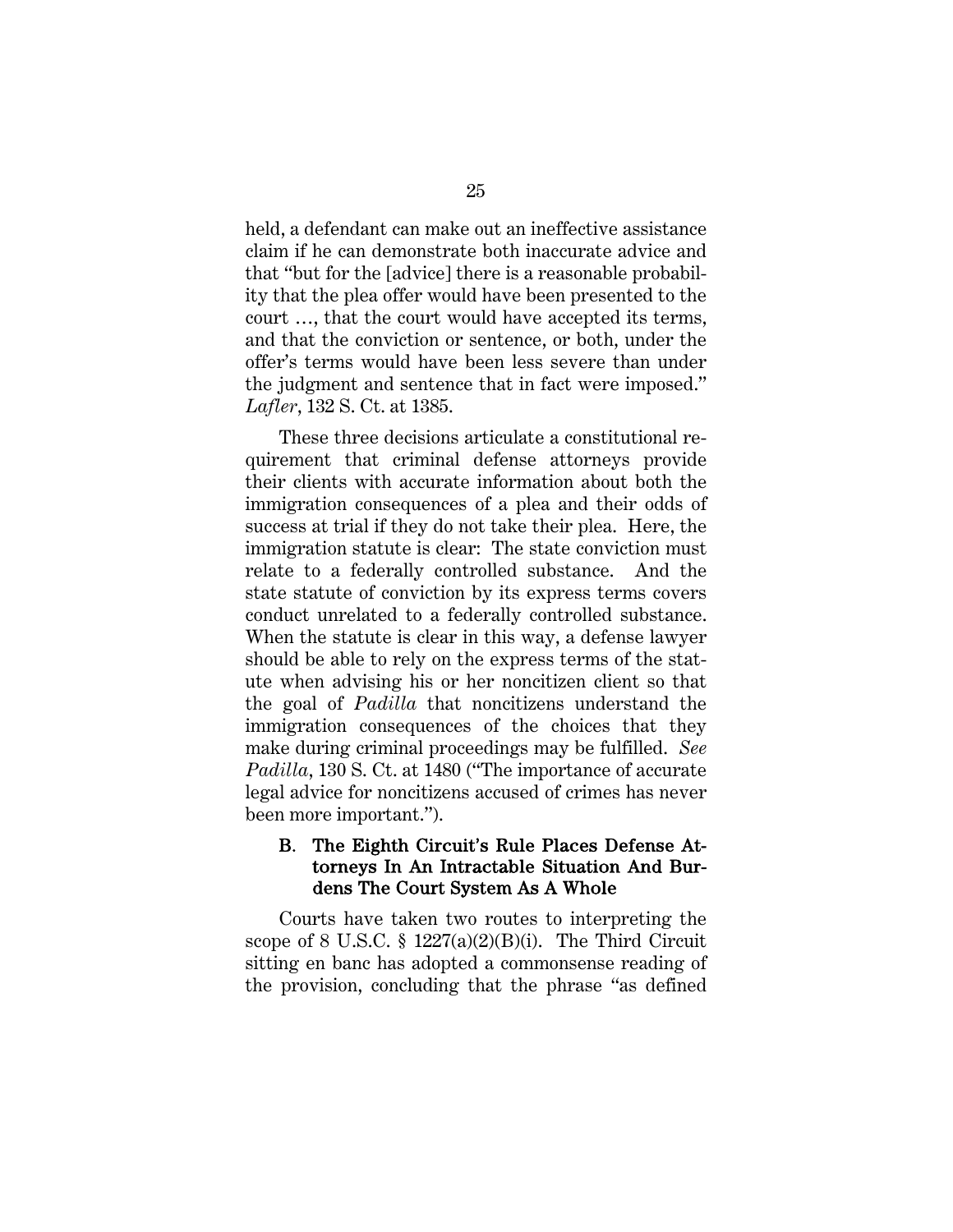in" the federal Controlled Substances Act means that the state crime the defendant is convicted of must be related to a drug prohibited by federal law. *See Rojas*, 728 F.3d at 205; *see also Desai*, 520 F.3d at 766 (noting that the provision does not give the States "free rein to define their criminal laws in a manner that would allow them to effectively usurp the federal government's authority" over immigration law). The Eighth Circuit's interpretation is not only contrary to the plain meaning of the statute but also "effectively permit[s the States] to control who may remain in the country via their controlled substance schedules." *Rojas*, 728 F.3d at 213. Like the Third Circuit, the Eighth Circuit in this case acknowledged that the drugs prohibited by a State "may not 'map perfectly'" on to the federal Controlled Substances Act, Pet. App. 4, but nonetheless concluded that *any* drug paraphernalia offense under a state statute that covers some federal substances renders a criminal defendant deportable under § 1227(a)(2)(B)(i), *see*  Pet. 16-17 & n.5.

The Eighth Circuit held that Mellouli's PDP conviction was sufficient to render him removable despite the fact that it was never established that the PDP charge was connected to a federally scheduled drug. This rule places criminal defense attorneys in an intractable situation and places an additional burden on the entire court system.

*First*, defense attorneys should be able to rely on the statutory text in order to comply with their duties under *Padilla* to advise noncitizens regarding the immigration consequences of a conviction. The Eighth Circuit's rule confounds that straightforward approach by transforming state statutes that do not on their face necessarily implicate federally controlled substances into plausible bases for removal.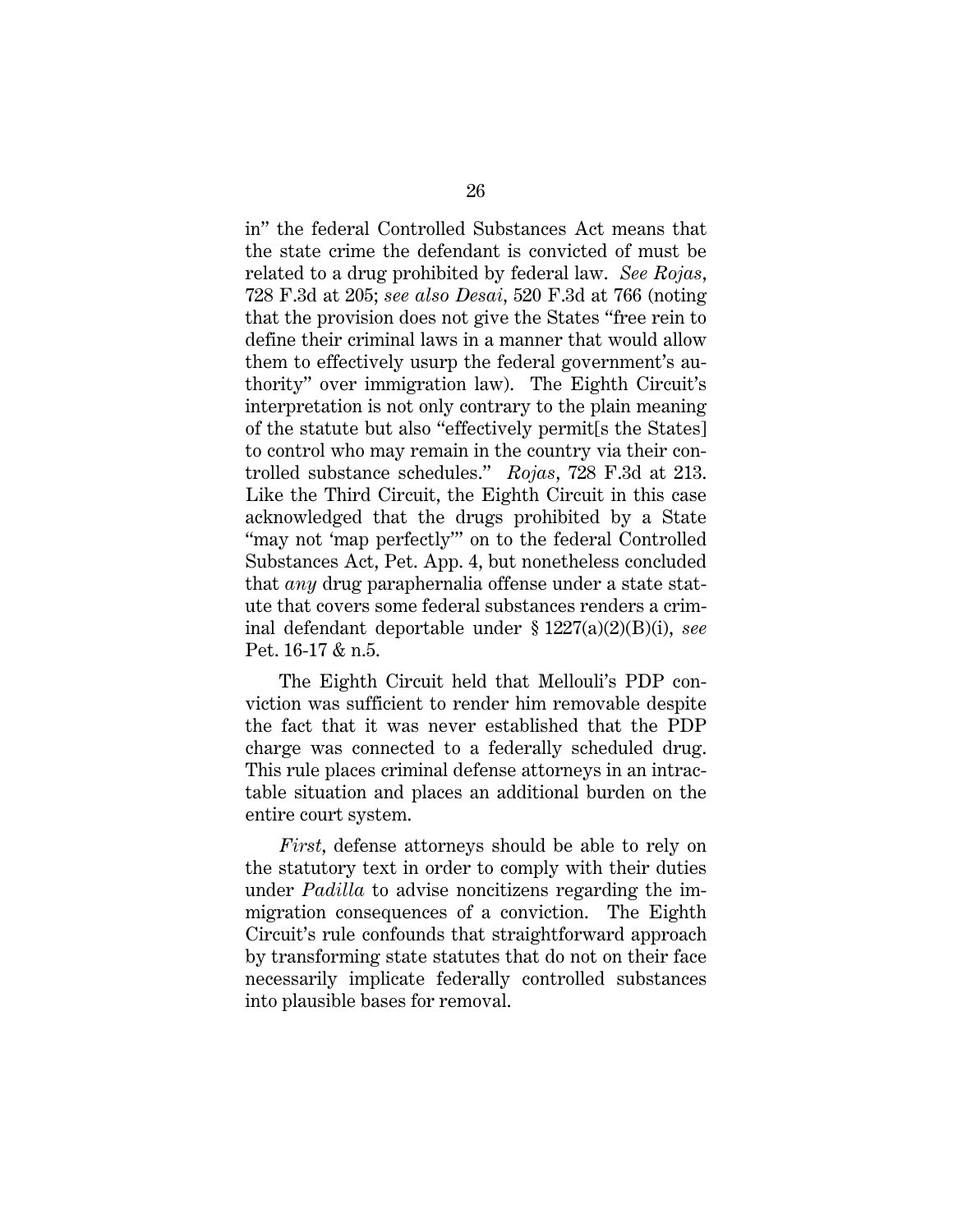*Second*, to the extent that the government's position that the petitioner satisfies the "realistic probability" test only by showing actual prosecutions for nonfederally controlled substances requires a noncitizen to prove that his conviction—or those of others prosecuted and convicted by plea under the same statute—relates to a non-federal substance, the misdemeanor plea bargaining process generally provides neither the need nor the occasion to spend time developing a record about the drug at issue. *See supra* Part I.B. Prosecutors have numerous incentives to reach a quick plea bargain in the mine run of cases. *See* Bibas, *Plea Bargaining Outside the Shadow of Trial*, 117 Harv. L. Rev. 2463, 2740-2741 & n.17 (2004); Johnson, *Effective Assistance of Counsel and Guilty Pleas—Seven Rules to Follow*, The Champion, Nov. 2013, at 24, 25 ("[T]he best plea offers are often made early on in the life of a case (usually because the prosecutor is interested in avoiding as much work on the case as possible)[.]"). And having a defense attorney introduce additional information about his client's purported crime—such as proof that it related to a particular non-federal controlled substance—risks simply handing the prosecutor ammunition she can use if the case ultimately goes to trial. Johnson, *Effective Assistance*, at 28 ("If there is a legitimate chance that the case may go to trial, then giving the prosecutor additional information about the case … likely will not be worth the risk.").

Moreover, with respect to paraphernalia offenses, some States specify that the controlled substance with which the paraphernalia was to be used is an element of the offense, while others do not. *Compare, e.g.*, Ind. Pattern Jury Instr., Crim. Instr. No. 8.29 (substance must be named in jury instruction), *with* Ill. Crim. Pattern Jury Instr. § 17.66 (jury instruction calls for speci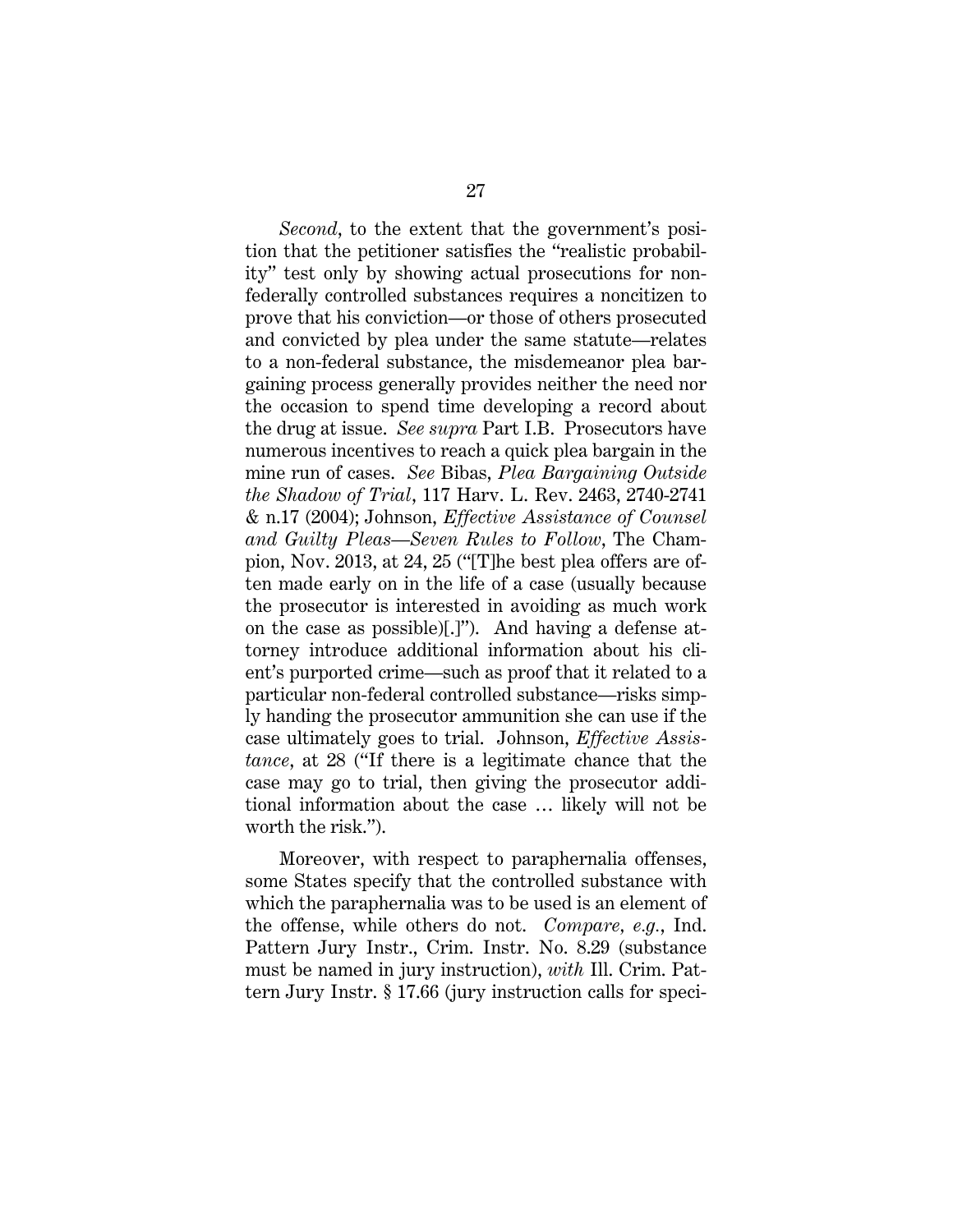fication of either "cannabis" or "a controlled substance").In some States, that requirement applies only to paraphernalia statutes that address more than simple possession: Florida, for example, requires that the specific substance be proven with respect to possession with intent to deliver paraphernalia, but not with respect to simple PDP. *Compare In re Standard Jury Instructions In Criminal Cases*, 969 So. 2d 245, 273 (Fla. 2007) (charge for violation of Fla. Stat. § 893.147(1), simple PDP), *with id.* at 276 (charge for violation of Fla. Stat. § 893.147(2), possession with intent to deliver paraphernalia).<sup>9</sup>

The Eighth Circuit's rule also places an additional, significant resource burden on the criminal and immigration systems. Its impact is not limited to defense attorneys, although they will certainly be affected. *See*  Lee, *De Facto Immigration Courts*, at 594 (observing that "defense attorneys often must contend with resource and time constraints" and discussing study noting that some part-time defense attorneys handle the equivalent of 19,000 cases a year, leaving them only roughly seven minutes per case); *cf.* Johnson, *Effective Assistance*, at 27 ("*Padilla*'s requirement of accurate advice regarding the consequences of a guilty plea requires, at the most basic level, that defense attorneys

 $\frac{1}{9}$  $^{9}$  Additionally, in NACDL's experience, it is inherently more difficult for a defense attorney to provide his client with adequate advice when the collateral consequences of a conviction are far more serious than the prison time for the underlying offense for which the lawyer is representing the client. A defendant's decision to go to trial—even when the evidence is against him—is a peculiarly personal choice when the alternative is potentially automatic deportation. Such advice is all the more difficult to give in the case of indigent clients, since representation in any follow-on immigration proceeding may not be covered by the same attorney, or indeed any attorney at all.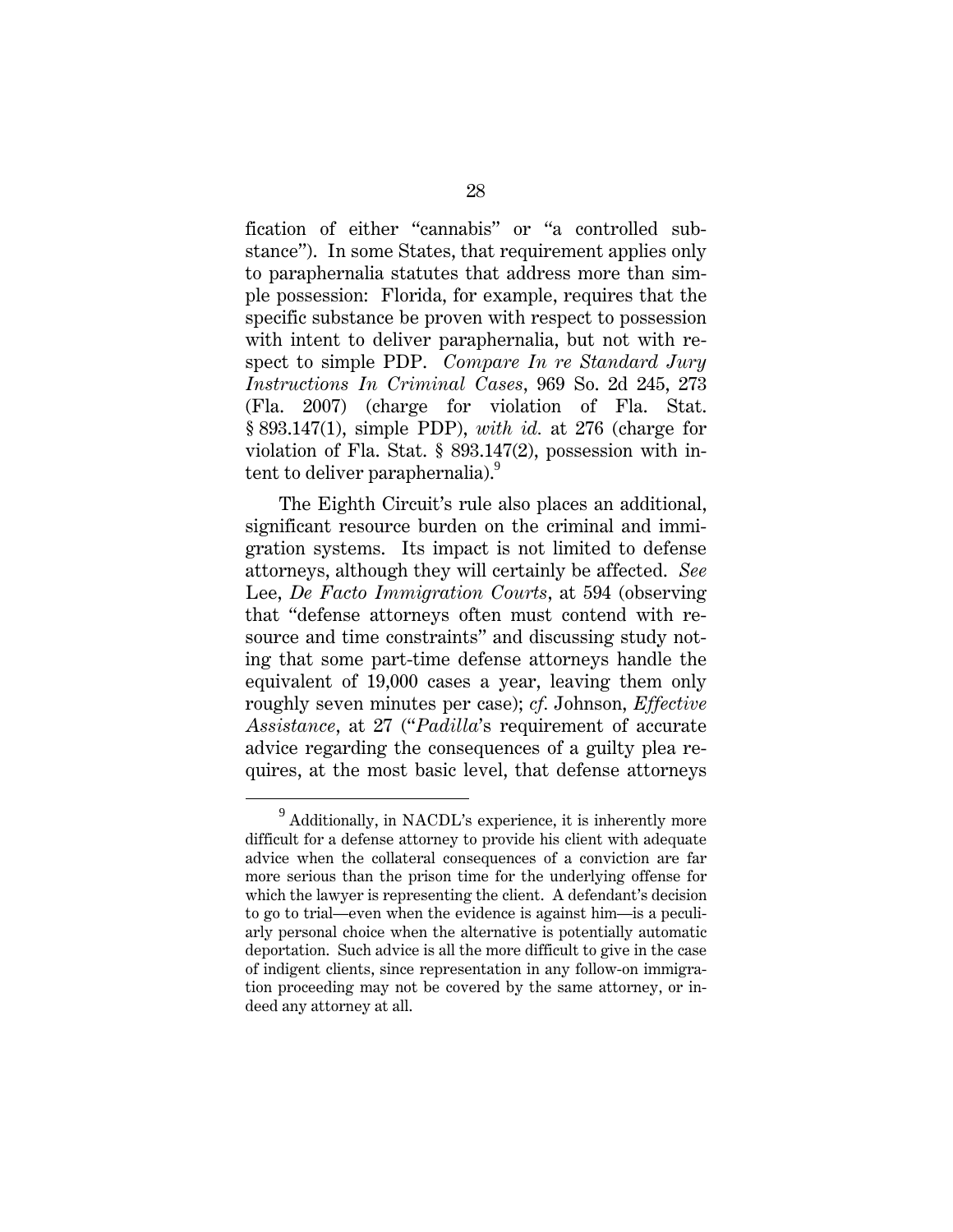focus more time and attention to the advice they provide clients before a plea."). The Eighth Circuit's rule will also require federal courts and immigration judges, as well as government attorneys in immigration court, to become experts on the chemical properties of the countless substances banned by the federal government and the States to determine whether a State's schedules or individual banned substances are sufficiently related to federally prohibited drugs to trigger immigration consequences. *See Rojas*, 728 F.3d at 212 (rule adopted by the Eighth Circuit "would require immigration agencies and federal courts to become lab experts").

More broadly, the Eighth Circuit's rule risks spurring more trials for relatively minor crimes, thus expending the time and energy of the prosecution, the defense, and the court. *See* Lee, *De Facto Immigration Courts*, at 590 & n.195 ("[F]or defendants arrested for petty conduct, *Padilla* very much matters.… [O]ne foreseeable consequence of *Padilla* is that noncitizen defendants will be more willing to reject a plea offer."); Eagly, *Criminal Justice for Noncitizens: An Analysis of Variation in Local Enforcement*, 88 N.Y.U. L. Rev. 1126, 1195-1196 & n.315 (2013) (discussing anecdotal evidence that noncitizens facing a potential conviction with immigration consequences are more likely to go to trial); *see also* Johnson, *Effective Assistance*, at 26 ("[E]ven a small increase in the percentage of cases that are taken to trial in a particular jurisdiction would place significant strain on the prosecutor's office and the police."); Alexander, *Go to Trial: Crash the Justice System* ("[I]f the number of people exercising their trial rights suddenly doubled or tripled in some jurisdictions, it would create chaos.'"). This Court has previously refused to "so burden the Nation's trial courts ab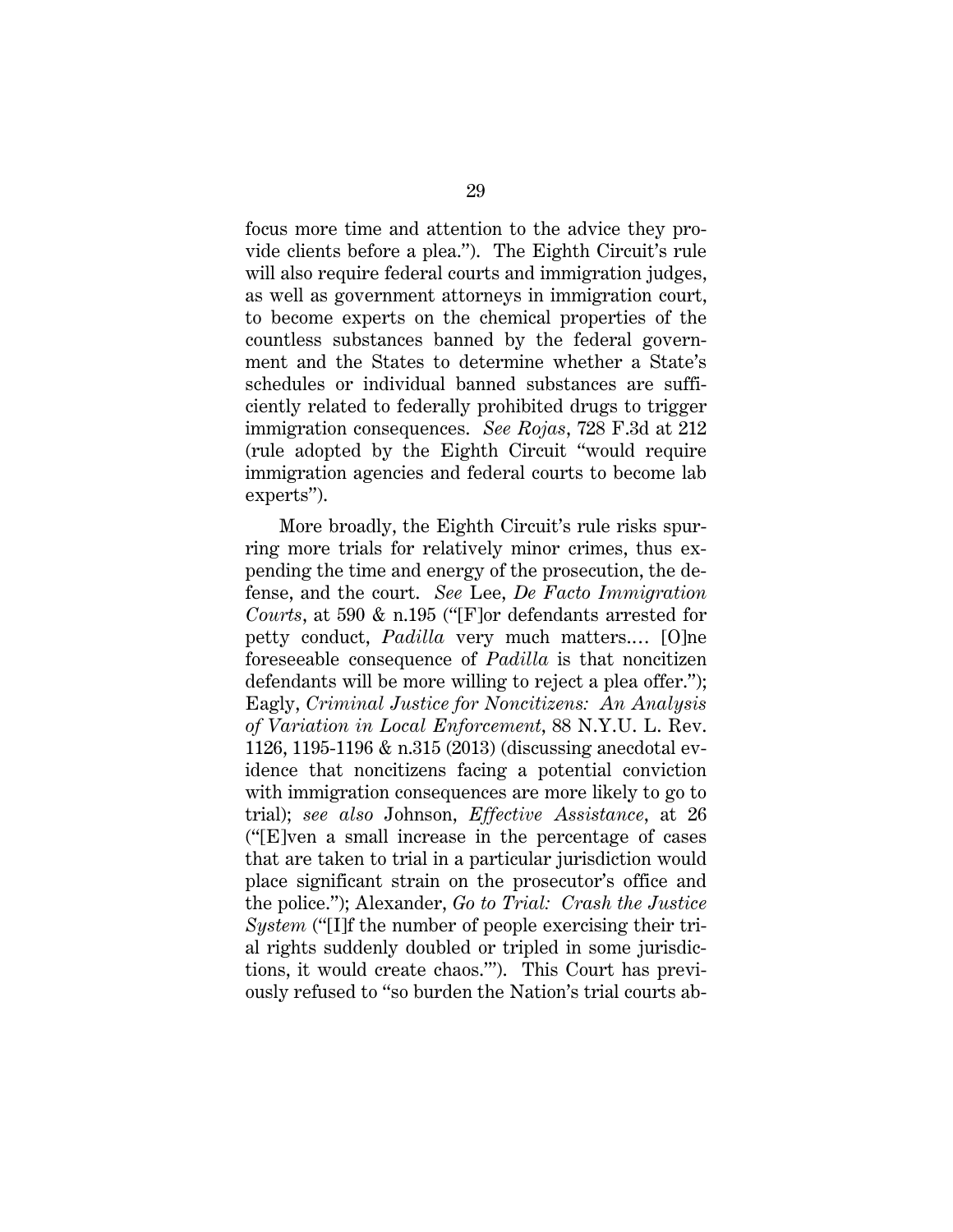sent any genuine affront to [constitutional principles]," *Oregon* v. *Ice*, 555 U.S. 160, 172 (2009); it should not do so here either.

#### C. The Eighth Circuit's Rule Also Entails Significant Unfairness For Noncitizens, Whether Or Not Represented By Counsel

Finally, the Eighth Circuit's rule will have unjust consequences for noncitizens.

*First*, it creates a gap between the wrongfulness of a noncitizen criminal defendant's conduct underlying the conviction and the resulting consequences. Holding that such a conviction triggers § 1227, which carries the possibility of mandatory deportation, leads to disproportionate penalties for relatively minor crimes. *See Padilla*, 130 S. Ct. at 365 ("We have long recognized that deportation is a particularly severe 'penalty' … ."). Relatedly, even if the government's case that a noncitizen criminal defendant was in possession of drugrelated paraphernalia is weak, the noncitizen may choose to plead guilty to an entirely different, and more serious, offense—possession of a substance prohibited only under state law—in order to avoid triggering § 1227 under the doctrine established in the BIA's decision in *Matter of Paulus*, 11 I. & N. Dec. 274, 276 (BIA 1965). *See Matter of Martinez Espinoza*, 25 I. & N. Dec. 118, 121 (BIA 2009) (*Paulus* "require[s]" "correspondence between the Federal and State controlled substance schedules … for cases involving the possession of particular substances"). Under this scenario, too, the Eighth Circuit's rule would produce a penalty disproportionate to the wrongful conduct.

*Second*, the Eighth Circuit's rule improperly undermines the categorical approach's minimum conduct test. *See generally* Pet. Br. 27-29. As this Court has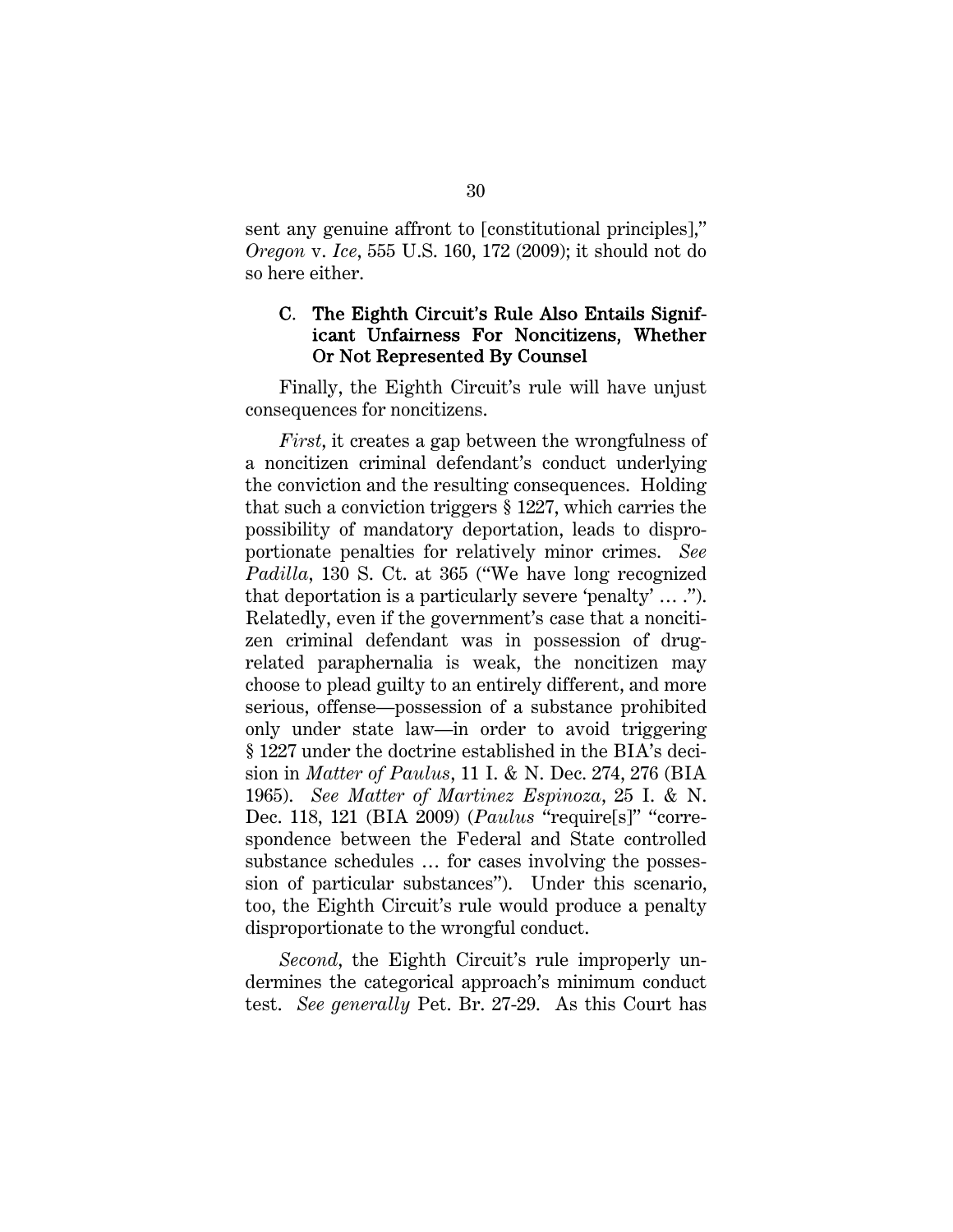held, the categorical approach permits the reviewing court to conclude that a state conviction matches a generically described federal offense "only if a conviction of the state offense necessarily involved facts equating to the generic federal offense." *Moncrieffe*, 133 S. Ct. at 1685 (alterations omitted). In other words, the state conviction categorically triggers removal "only if the [state] statute's elements are the same as, or narrower than, those of the generic offense." *Descamps* v. *United States*, 133 S. Ct. 2276, 2281 (2013). By holding that *any* state drug paraphernalia conviction from a State that has adopted the UCSA "relate[s]" to a federally controlled substance—even though the list of drugs potentially underlying a state conviction is inarguably different than the list of federally scheduled drugs, *see*  Pet. App. 10—the Eighth Circuit's rule inappropriately expands the type of noncitizen conduct that potentially triggers automatic deportation.

*Third*, the Eighth Circuit's rule will lead to noncitizens spending more time in confinement during removal proceedings—regardless of whether they are ultimately deported. This is because under the government's interpretation of the INA, an immigration judge may not grant bond to noncitizens who are deportable for federally-controlled substance offenses as defined by 8 U.S.C. § 1227(a)(2)(B). *See* 8 U.S.C. § 1226(c); *Demore* v. *Kim*, 538 U.S. 510, 514 n.3 (2003). And detention generally leads to lack of access to counsel or to other resources that would allow noncitizens to pursue valid challenges to their removal, or even their continued detention. Experienced defenders have seen clients with a single, decades-old misdemeanor on their records accede to removal, despite a potentially meritorious defense to removability, rather than spend